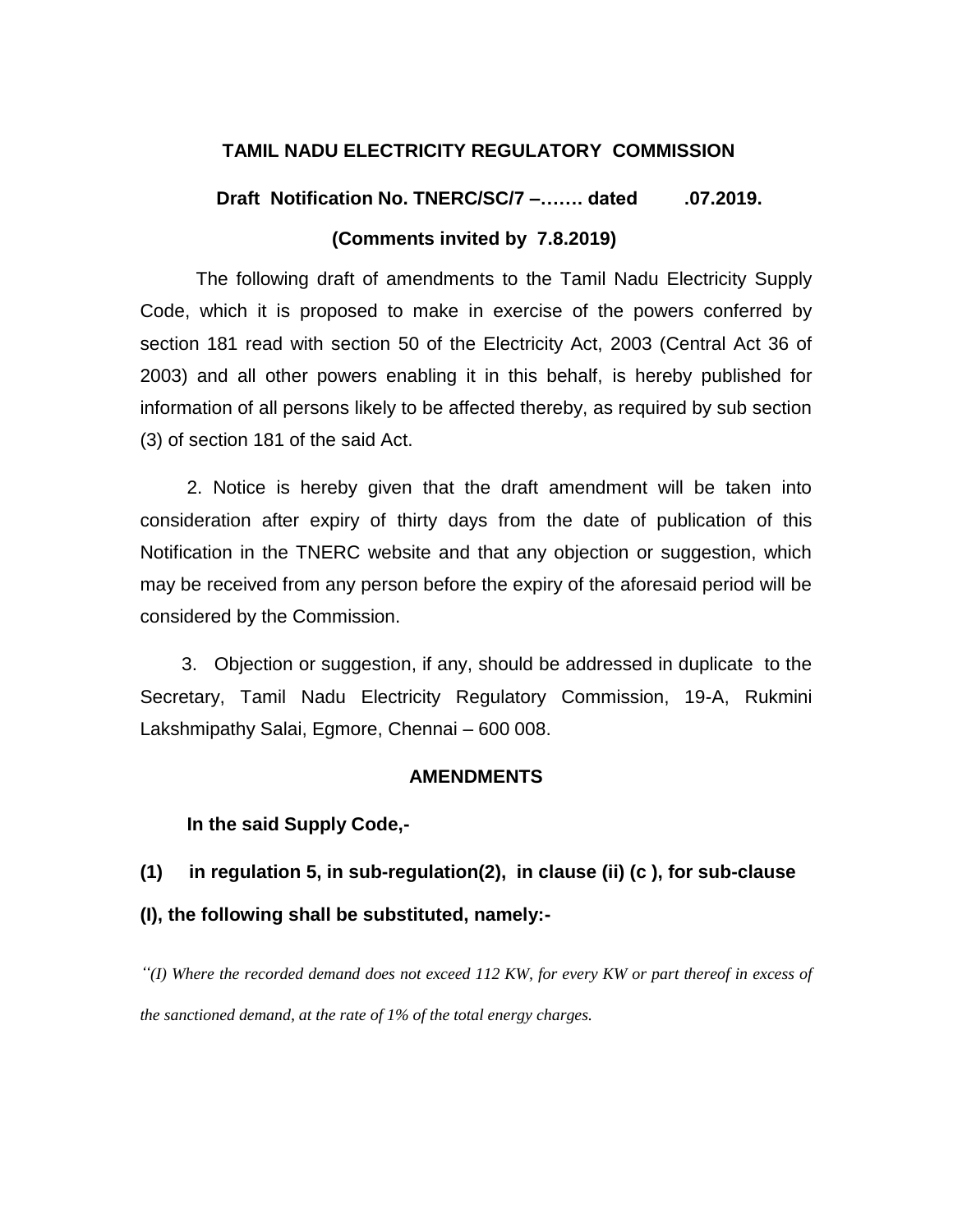*Explanation: ‗Total energy charges' shall have the same meaning as the term ‗charges of electricity supplied' which includes both fixed/demand charges and energy charges.*

### **(2) in regulation 5, in sub-regulation(5),**

# **(i) in clause (ii), for sub-clause (a ), the following sub-clause shall be substituted, namely:-**

*―(a) For the categories of consumers under monthly billing, the Security Deposit is equivalent to two times of the monthly average of the electricity charges for the preceding twelve months prior to April.*

*Provided in the case of open access consumers who have a contracted demand with the distribution licensee and partially draw energy through open access, the security deposit will be equivalent to two times the charges of electricity for the maximum net energy supplied by the Distribution licensee in any month in the preceding twelve months prior to April‖*

### **(ii) for clause (v), the following clause shall be substituted:-**

*―(v) Where, on review, the amount of Security deposit held is found to be in excess of the requirement, the excess shall be adjusted against two future demands for the electricity supplied. Where, after such adjustment in future two demands, there is balance to be refunded, the refund shall be made by cheque before the due date for payment of the third demand. Where a request is made by the consumer to adjust the excess security deposit above future two demands, the distribution licensee shall adhere to such requests.*"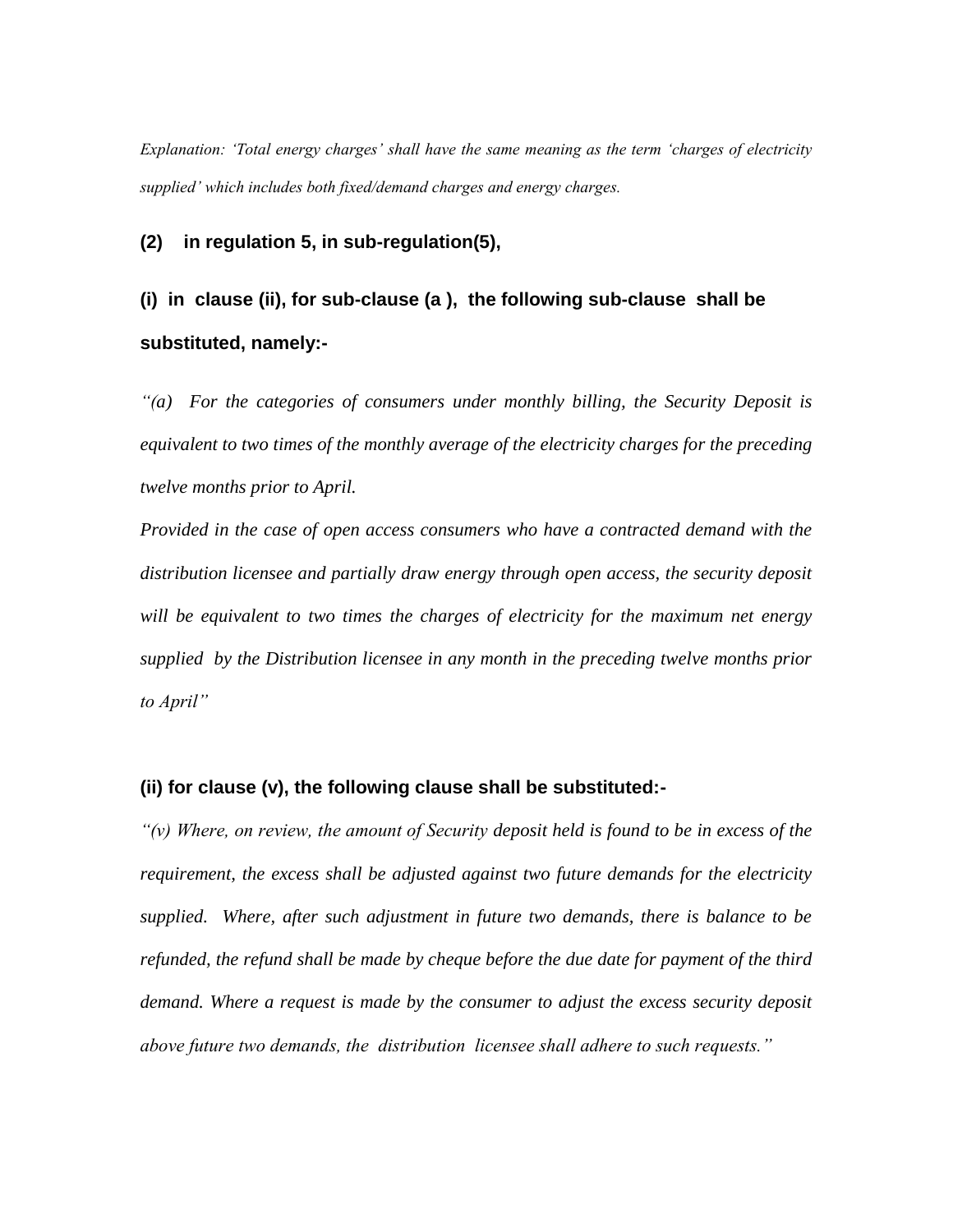# **(3) in regulation 19A, for sub-regulation (4), the following sub-regulation shall be substituted, namely:-**

*―(4) In case of suspected unauthorized use of electricity, provisional assessment order in Form 12 shall be issued within 24 hours on detection of such unauthorised use in the manner prescribed under the rules made by the State Government under section 126 (2) of the Act and final assessment order in Form 13 shall be issued by the assessment officer by following the procedure stipulated in section 126 of the Act. In respect of a tariff where different rates are adopted based on the slabs of consumption, the highest tariff rate specified in the tariff structure for the relevant category of service may be adopted.*"

# **(4) in the Appendix,**

### **(i) for Form-8, the following shall be substituted, namely:-**

## **"Form 8**

# **[See Regulation 23 (AA) (7)]**

# **FORMULA TO ASSESS THE QUANTUM OF ENERGY IN CASE OF THEFT OF ELECTRICITY**

**I.(A**) *The following factors are to be considered to arrive at a formula for the assessment of quantum of energy in case of theft of electricity other than illegal restoration of supply to a disconnected service connection ‖*

### *(i) Nature of Service*

- *(ii) Connected load / Contracted demand*
- *(iii) Load factor*
- *(iv) Nature of feeder (Rural / Urban / Industrial) and supply restrictions in the feeder*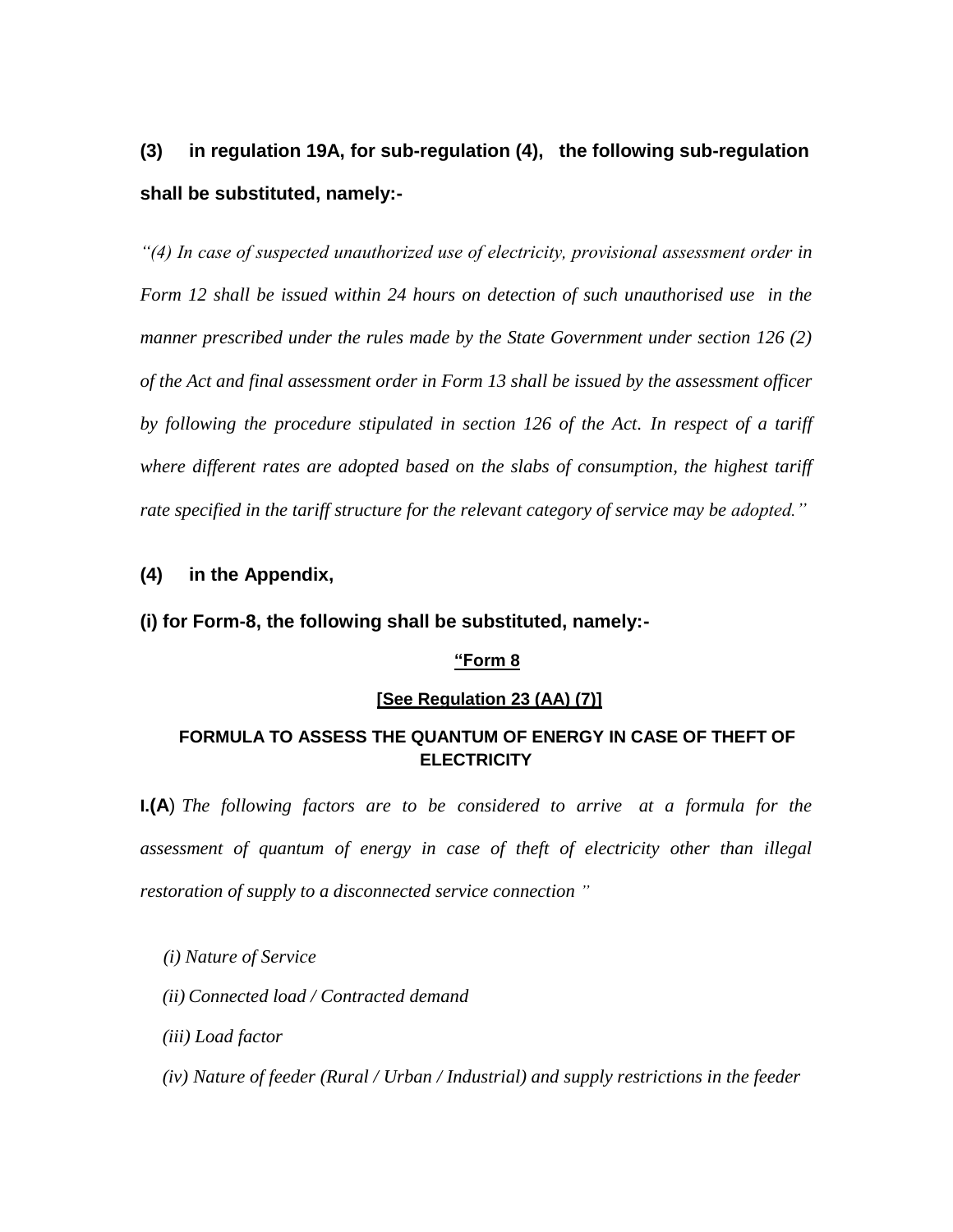*(v)Per day usage hours for which assessment has to be made.*

*(B) The authorized officer may take into account the following and arrive at the least period (duration) of theft:* 

- *(i) for the period of twelve months*
- (*ii) for the period from the date of prior inspection if any by the Enforcement or meter testing wing to the date of detection*
- *(iii) from the date of service connection to the date of detection*
- *(iv) wherever electronic meters are installed and the load curves are studied periodically the period of theft could be limited to the exact period as could be determined scientifically.*
- *(v) Based on the document produced by the accused person.*
- *(vi) For any other reasonable period as assessed by the authorized officer to the best of his judgment.*
- *(C ) The formula for assessment of quantum of energy consumption is:*

 *L x LF x H x D*  $U =$  —————

 *DF*

*Where*

*U = Quantum of energy Assessed in Units*

- *L = Load / demand in KW*
- *LF = Load factor*
- *H = Number of hours the load is considered to be used in a day*
- *D = Duration of assessment in days*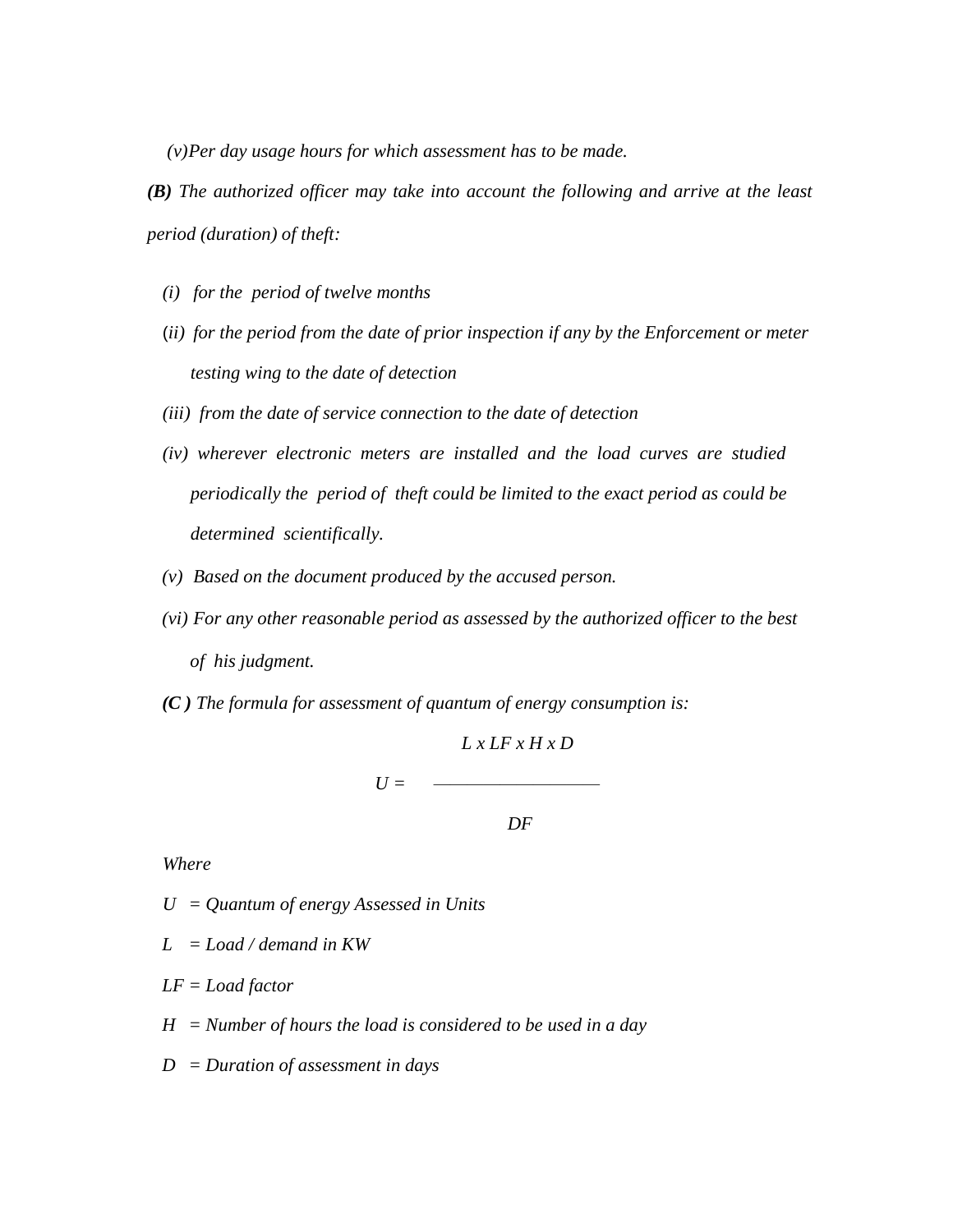*DF = Diversity Factor* 

*(D) The following tables give the Load Factor, and the Number of hours per day usage for different categories of usage of the pilfered Energy.*

| <b>Usage Categories of pilfered</b>                           | Diversity factor | <b>Load Factor</b>           | Number of             |
|---------------------------------------------------------------|------------------|------------------------------|-----------------------|
| energy                                                        |                  |                              | hours per day         |
| Domestic (without Air<br>conditioning load) and Huts          | $\boldsymbol{l}$ | 30%                          | 12                    |
| Domestic (with Air conditioning<br>load)                      | $\mathcal{I}$    | March to<br>September<br>70% | 12                    |
|                                                               |                  | Other months                 |                       |
|                                                               |                  | 30 %                         |                       |
| Industrial including cottage<br>industries, power looms etc., | $\boldsymbol{l}$ | 80%                          | As per<br>$Table - B$ |
| Public lighting and water<br>supply                           | $\overline{l}$   | 100%                         | 8                     |
| Agricultural                                                  | $\mathcal{I}$    | 100%                         | 10                    |
| All other categories                                          | 1.1              | 90%                          | 12                    |

**TABLE – A**

*TABLE – B*

| Category                                                                       | Number of hours per day. |
|--------------------------------------------------------------------------------|--------------------------|
| Fed by High Tension rural feeders having only<br>14 hours of supply per day :- |                          |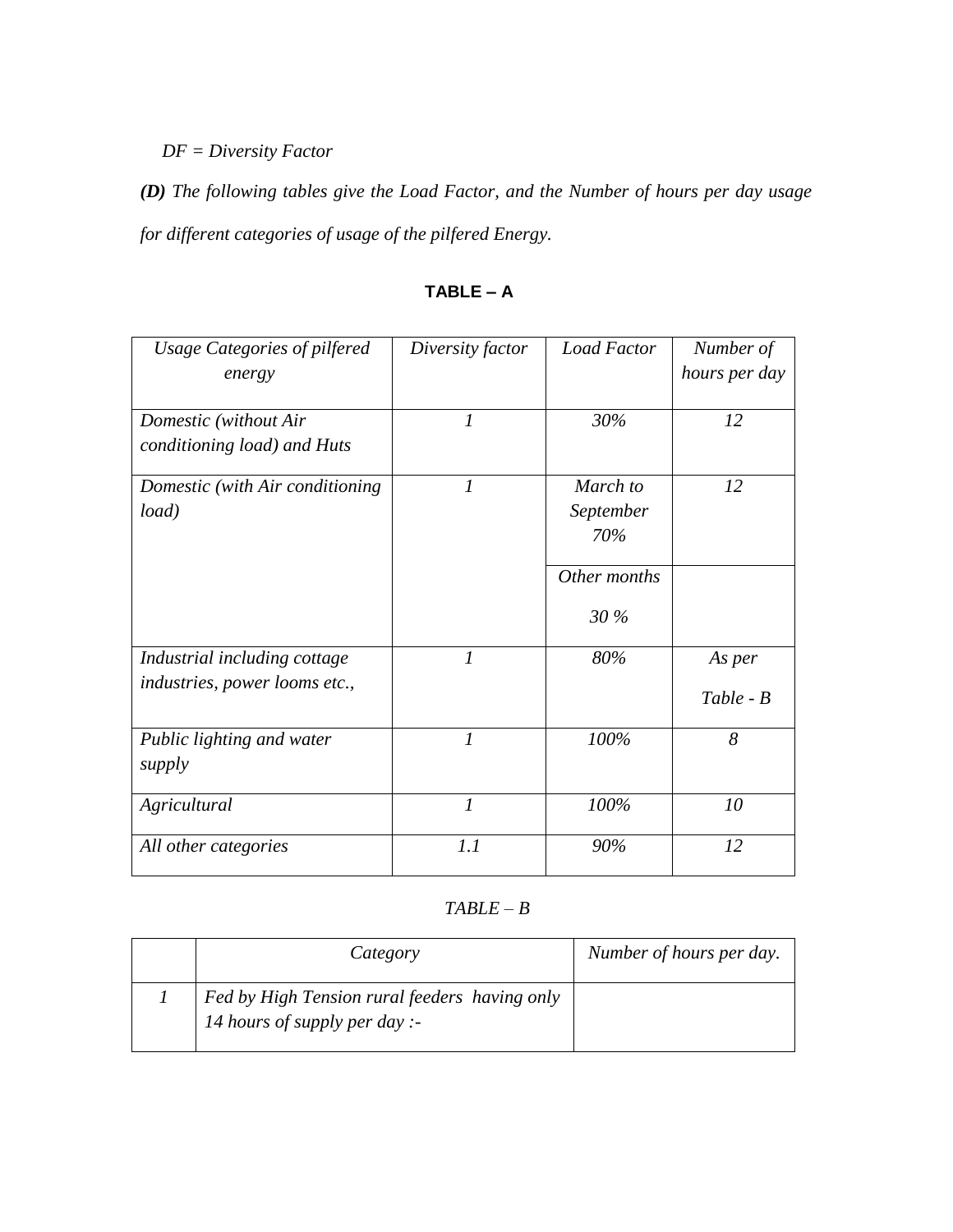|    | <i>i. Day Shift only</i>                                  | 6  |
|----|-----------------------------------------------------------|----|
|    | <i>ii.</i> Night Shift only                               | 8  |
|    | iii. Both day and night shifts                            | 14 |
| 2. | Fed by High Tension feeders having 24 hours<br>of supply: |    |
|    | <i>i. Day shift only</i>                                  | 8  |
|    | ii. 2 Shifts                                              | 16 |
|    | iii. 3 Shifts                                             | 24 |

*(E) i. The term ―Usage Categories‖ given in Table - A refers to the purpose for which the suspected pilfered energy is used. For example if the pilfered energy in a hut service connection is used for domestic purpose, the assessment shall be made under* "*domestic category*", if it is used for commercial purpose, it shall be *assessed under ―all other categories‖ as mentioned in the above Table - A.*

*ii (a) For High Tension Service connections, the maximum demand shall be assessed as 75% of the total connected load at the time of inspection subject to a minimum of the contracted demand. A power factor of 0.90 lag may be used for conversion of KVA or KW.*

 *(b) Assessment of demand charges:-*

*Twice the appropriate H.T. tariff rate for maximum demand.*

*II.* Assessment of quantum of energy consumption in a case of illegal restoration of *supply to a disconnected service connection shall be as follows:*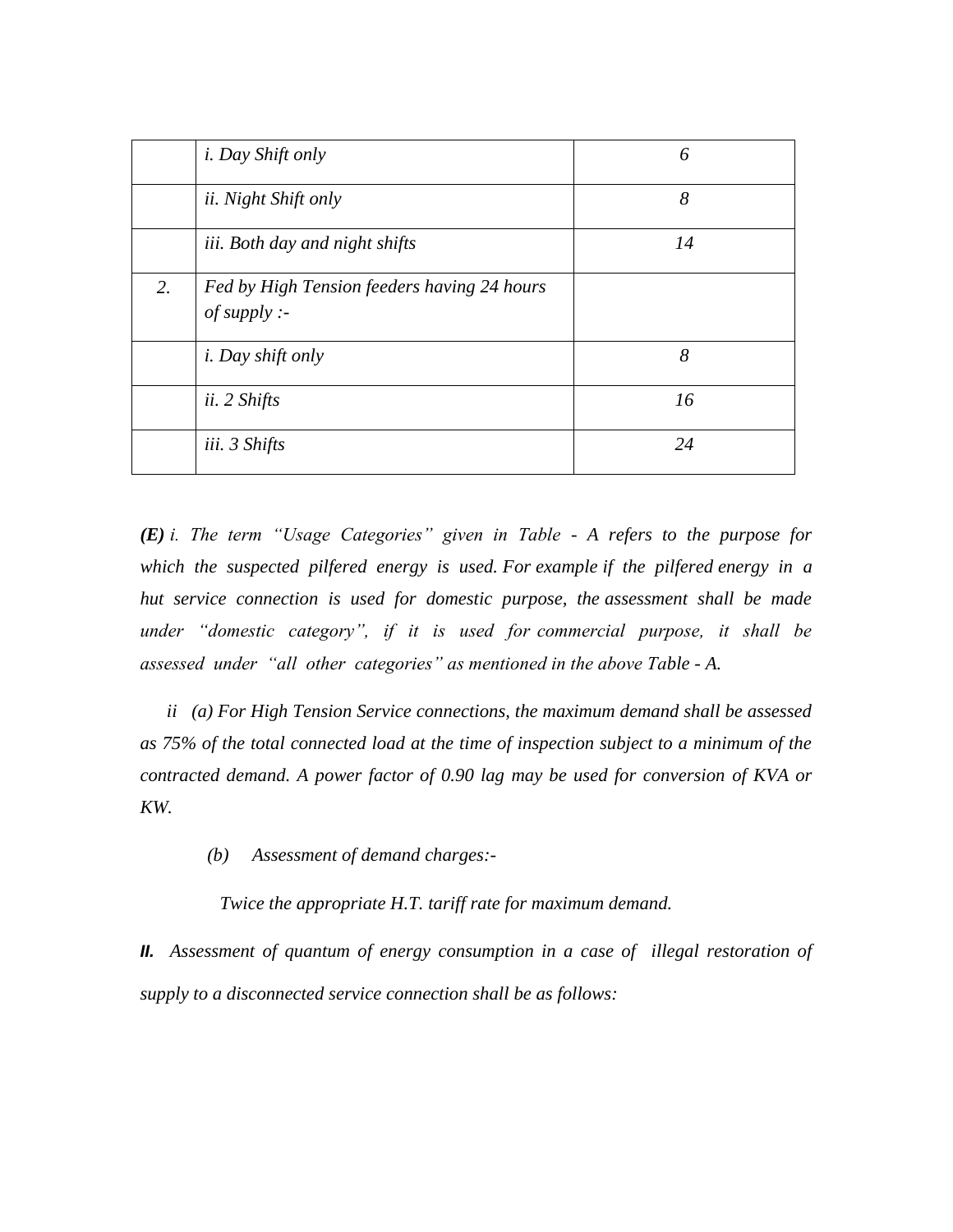*(A) The period of assessment will be for twelve months immediately preceding the date of detection of the violation or for the period from the date of disconnection of the service connection to the date of detection of the illegal restoration, whichever period is less: (B) The quantum of energy consumed for assessment of charges for theft of electricity in accordance to sub-regulation 7 of regulation 23AA shall be as follows:*

*(i) When the meter is healthy:- Units recorded from the date of disconnection of the service connection to the date of detection*

*(ii) When the meter is found defective:- Quantum of energy computed (U) using the formula above.*

*(C) The assessment shall be at two times the applicable energy charges and two times the applicable demand charges where applicable.*

**(iv) Form 12 shall be added, namely:-**

## **"***Form-12*

# *Provisional Assessment order for unauthorised use of electricity under section 126 of the Electricity Act, 2003.*

*From To*

*(The Assessment Officer), (Full address of the person in whose name the service connection stands (or) occupier (or) enjoyer, etc.)*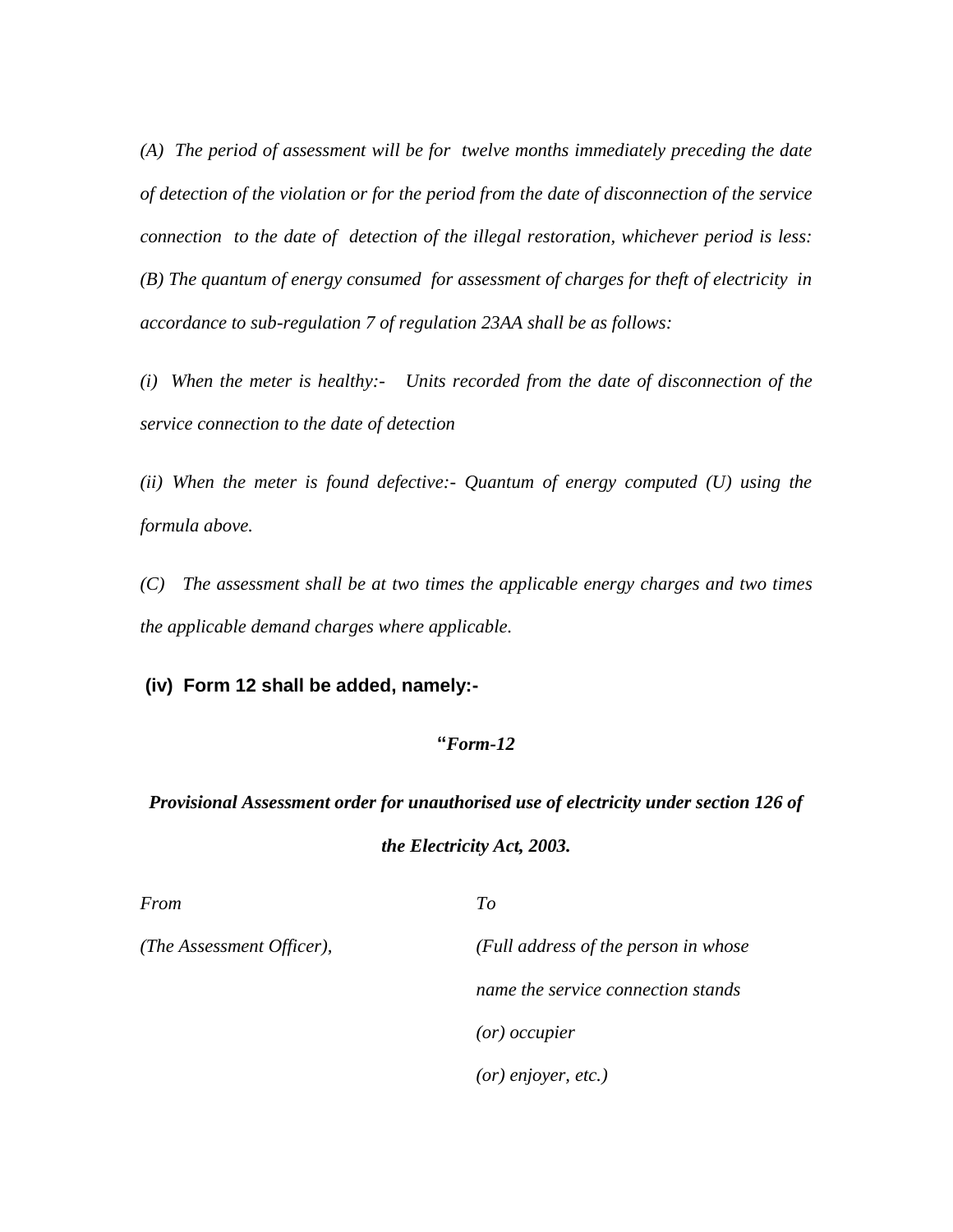*Sir,*

*Sub:- Unauthorised use of Electricity detected in SC No………… of HT/LT Tariff No……… - Section 126 of the Electricity Act, 2003 – Issue of Provisional Assessment Order - Reg. Ref:- Inspection Report dated …………….*

#### *\*\*\**

*1.0 On………………………….. (the day, month, year of inspection) at ……………….. (time) hours, the electricity service connection No…………………….. located at Door No………………, in SF No…………………. (Full address of the service connection) which is/was in the name of Thiru/Thirumathy ………………………… was inspected by me in the presence of you/your representative Thiru/Thirumathy …………………………………………..*

*2.0 During the inspection, unauthorised use of electricity was noticed as detailed below:*

*…………………………………………………………………………………………………………*

*…………………………………………………………………………………………………………*

*………………………………………(describe the actual mode of unauthorised use of electricity as per the section 126 of the Act). The above said unauthorised use of electricity is punishable under section 126 of the Electricity Act 2003.*

*3.0 A copy of the inspection report is enclosed. A copy of the mahazar prepared at your premises and acknowledgement obtained from you / your representative has already been*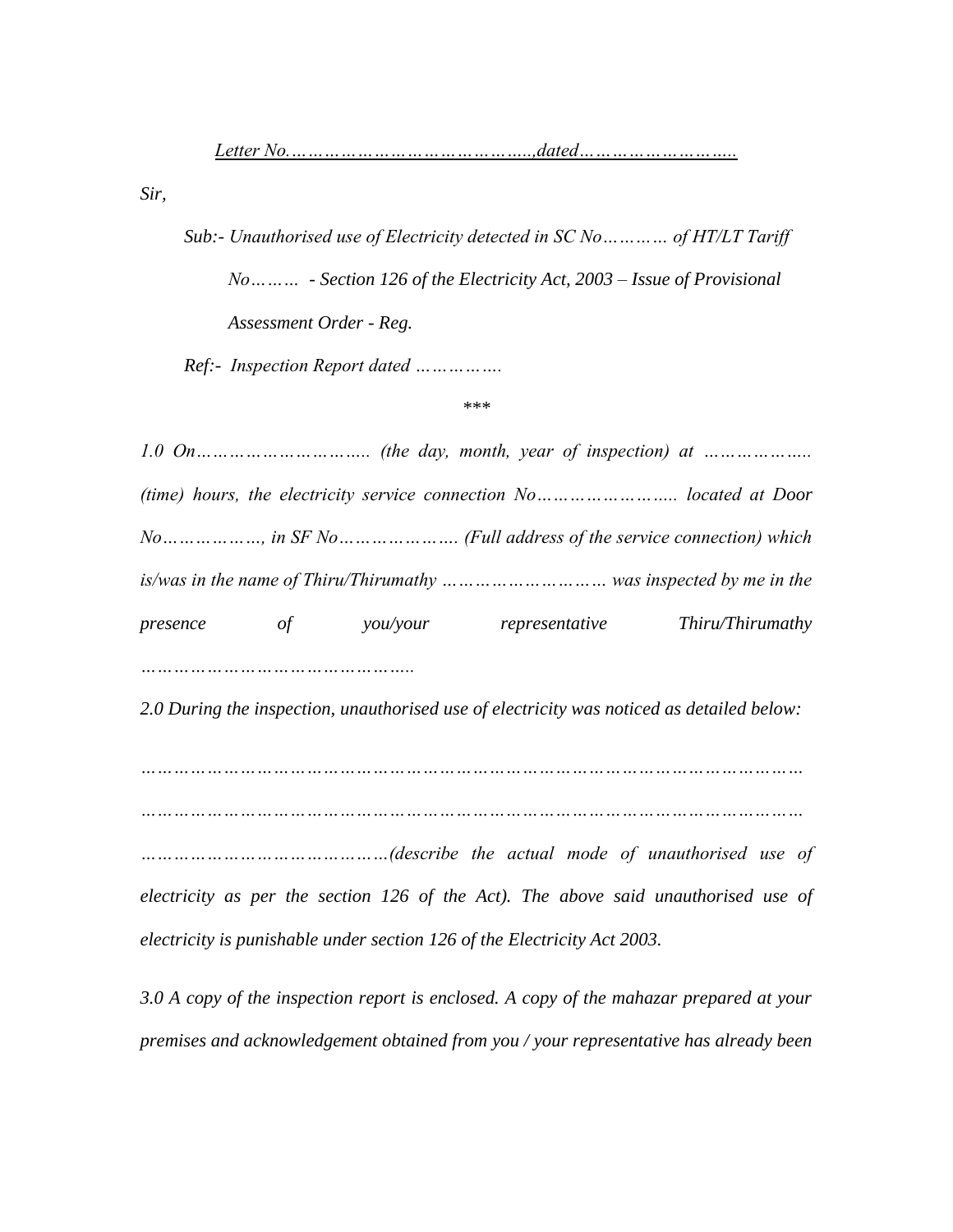*furnished to you / your representative. A copy of the statement recorded and signed by you / your representative is also enclosed.* 

*4.0 You are hereby called upon to stop the said unauthorised use of electricity and also remove the equipment used for the said unauthorised use of electricity immediately.* 

*5.0 The provisional assessment works out to Rs……………………………… as per the subsections (5) and (6) of section 126 of the Electricity Act, 2003 and a working sheet is enclosed herewith. The amount shall be deposited within seven days from the date of receipt of this order. Otherwise, the Service Connection is liable to be disconnected without further notice.*

*6.0 If you are desirous of filing objections, if any, against this provisional assessment, you may send your explanation to the address of the undersigned with sufficient proof, within seven days from the date of receipt of this order. You may also choose to appear in person or through an authorised representative with relevant documents for an enquiry before the undersigned.*

*7.0 If no objection is received from you against this provisional assessment order within the stipulated period or if the objection received is found to be not convincing, further action to pass final order of assessment shall be taken without further notice.*

*8.0 You are requested to acknowledge the receipt of this order with other enclosures immediately.*

 *Yours faithfully,*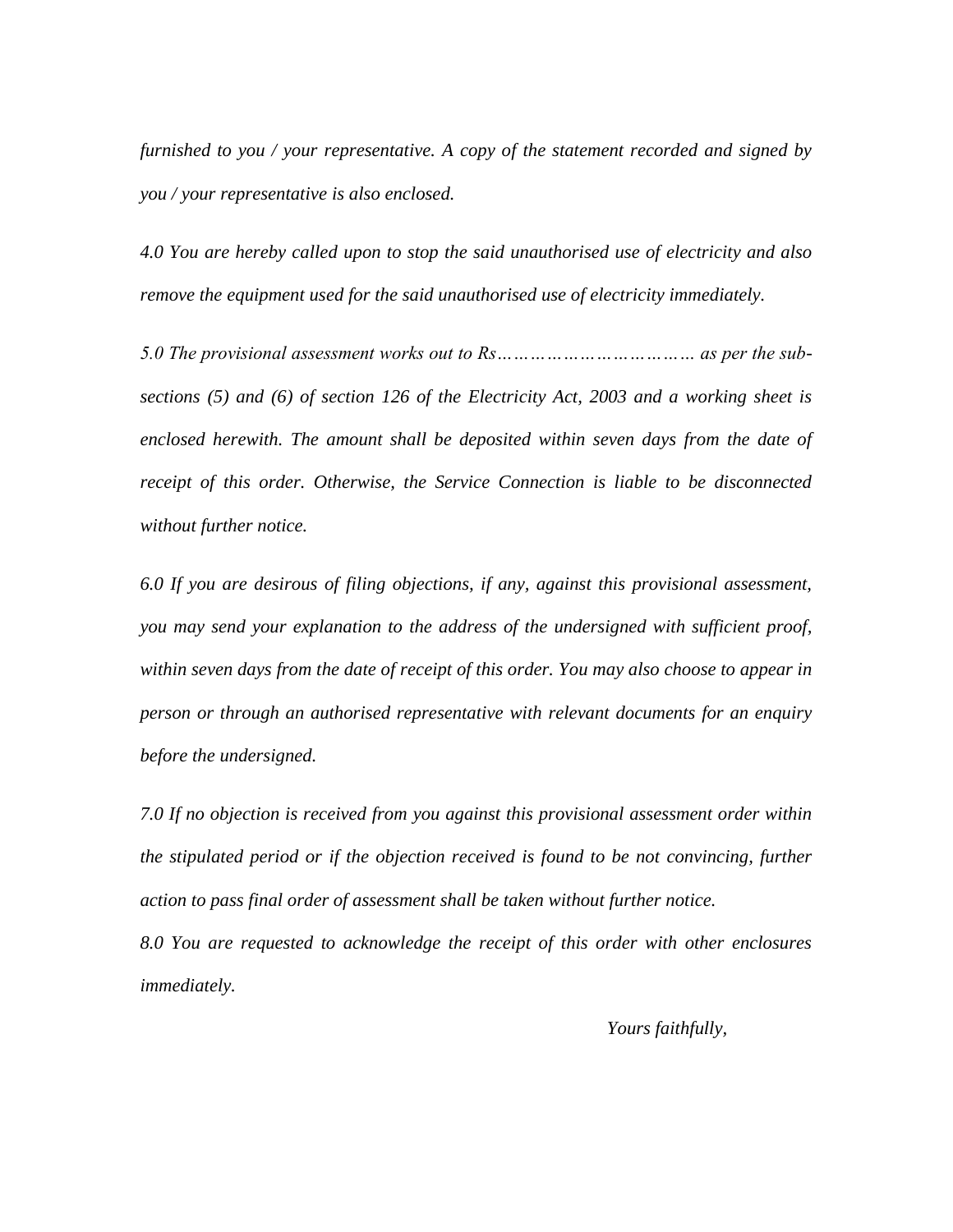# *Assessment Officer*

| Encl: Copies of                                                                       |
|---------------------------------------------------------------------------------------|
| 1. Report                                                                             |
| 2. Statement Recorded (if any)                                                        |
| 3. Mahazar                                                                            |
| Copy submitted to: $\dots \dots \dots \dots \dots \dots \dots$                        |
| Copy to:                                                                              |
| He is instructed to arrange to serve this order to the consumer/occupier/enjoyer with |

*dated acknowledgement and send the acknowledgement to this office.*

# **(v) Form 13 shall be added, namely:-**

# *"Form-13*

# *Final order of Assessment for unauthorised use of electricity under section 126 of the*

*Electricity Act, 2003.*

| From | To |
|------|----|
|      |    |

*(The Assessment Officer), (Full address of the person in whose name the service connection stands (or) occupier (or) enjoyer, etc.) Letter No.……………………………………..,dated………………………..*

*Sir,*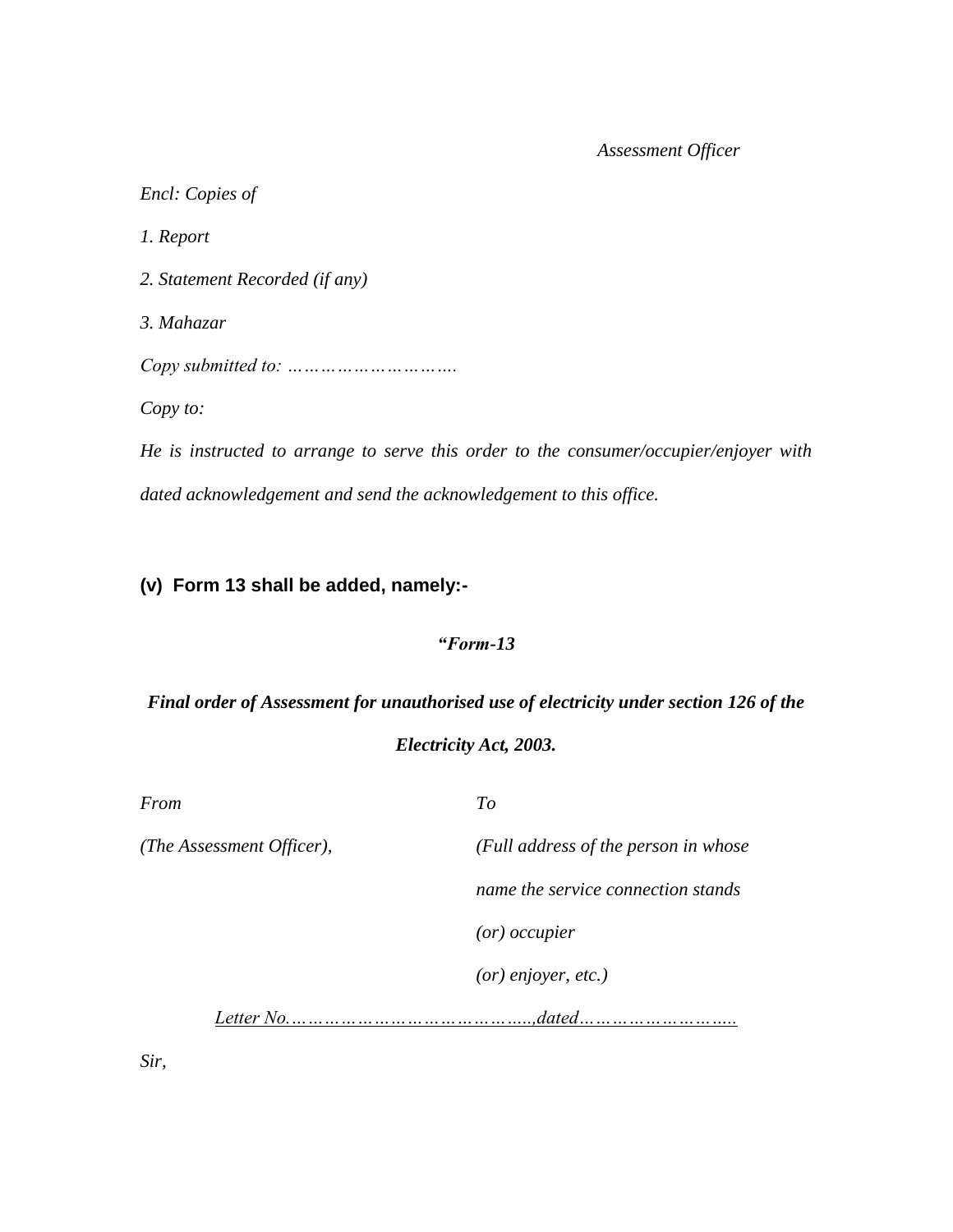*Sub:- Unauthorised use of Electricity detected in SC No………… of HT/LT Tariff No……… - Section 126 of the Electricity Act, 2003 – Issue of Final Assessment Order - Reg.*

*Ref:- 1. Provisional Assessment Order Lr.No………………*

 *2. Your Explanation Letter dated……………….*

*\*\*\**

*1.0 On………………………….. (the day, month, year of inspection) at ……………….. (time) hours, the electricity service connection No…………………….. located at Door No………………, in SF No…………………. (Full address of the service connection) which is/was in the name of Thiru/Thirumathy ………………………… was inspected by ……………………….. (Designation of the Assessment Officer) in the presence of you/your representative Thiru/Thirumathy …………………………………………… During the inspection, unauthorised use of electricity was noticed as detailed below: ………………………………………………………………………………………………………… …………………………………………………………………………………………………………*

*………………………………………(describe the actual mode of unauthorised use of electricity as per the section 126 of the Act).*

*2.0 A provisional Assessment notice has been issued by the ……………………………. (Designation of the Assessment Officer) vide reference (1) cited above as to why you should not be held liable for the above unauthorised use of electricity and as to why compensation charges should not be levied and collected as per the sub-sections (5) and (6) of the section 126 of the Electricity Act, 2003.*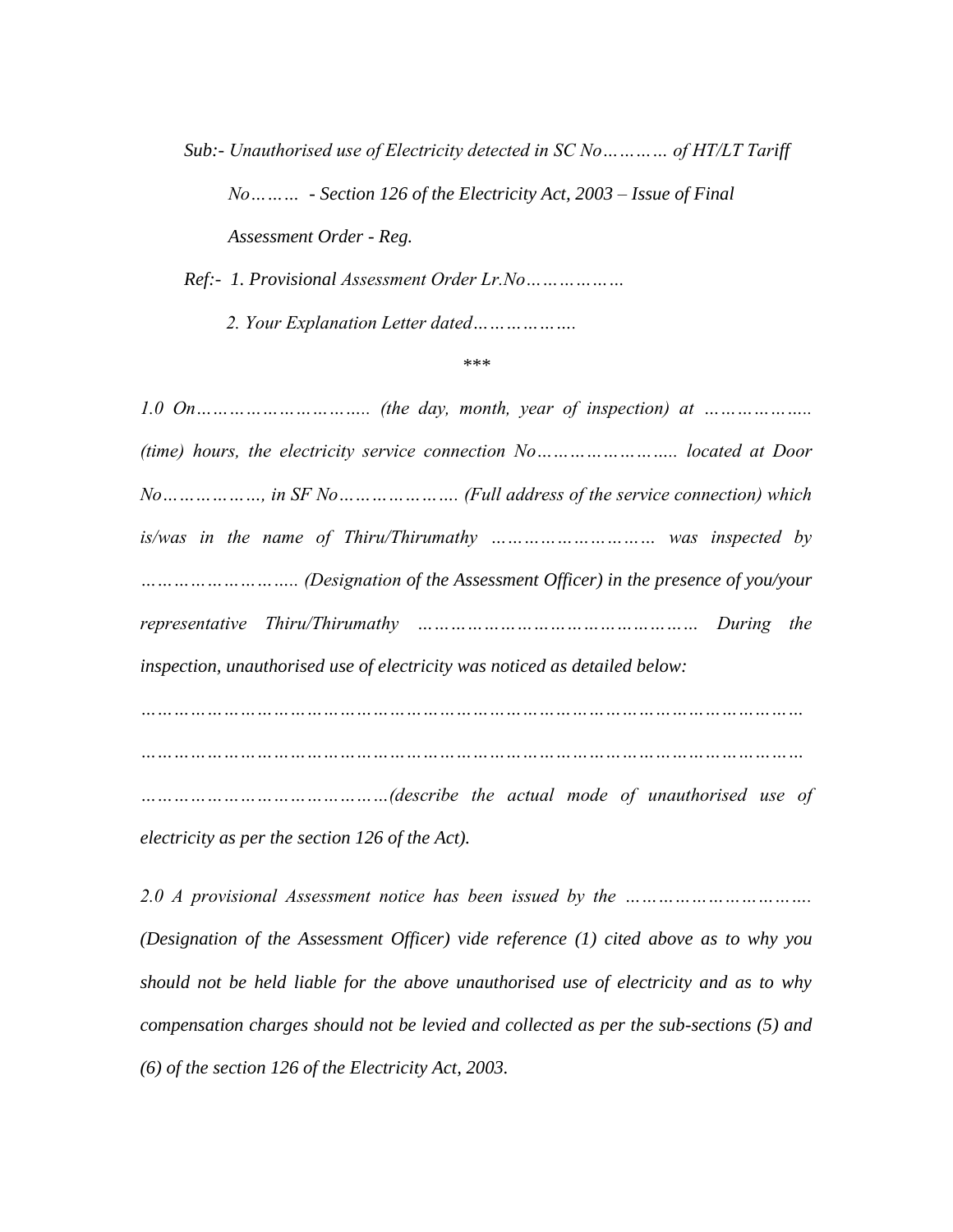*3.0 On a detailed examination and on consideration of your explanation offered in your letter cited in reference (2) and with regard to the facts and records furnished by you, it is found that the unauthorised use of electricity has been committed as described below:*

*(A reasoned/detailed order to be passed by the Officer concerned taking into consideration the unauthorised use of electricity noticed, explanation and the findings. Reference to be made to the materials in support of the claim of the licensee about the existence of any type of irregularities, the involvement or the role of the consumer with reference to the said irregularities).*

*4.0 The Compensation charges payable by you under sub-sections (5) and (6) of the section 126 of the Electricity Act, 2003 is worked out to Rs……………………………… (Rupees ………………………only). The detailed working sheet is enclosed herewith. The*  said amount shall be paid to the TANGEDCO within 30 days from the date of receipt of *this notice.* 

*5.0 In case of default in payment of the assessed amount, the TANGEDCO shall after giving a fifteen days notice in writing, disconnect the supply of electricity.* 

*6.0 If you choose to prefer an appeal against this order, you may prefer an appeal in Form 6 of the Tamil Nadu Electricity Supply Code to the Appellate authority (Executive Engineer/Superintending Engineer/Operation………………………………………..(address of the appellate authority)) within 30 days from the date of receipt of this order on deposit of half of the assessment amount with TANGEDCO as per section 127(2) of the Electricity Act, 2003 along with an appeal fee of Rs.100/- by Demand Draft. The Demand*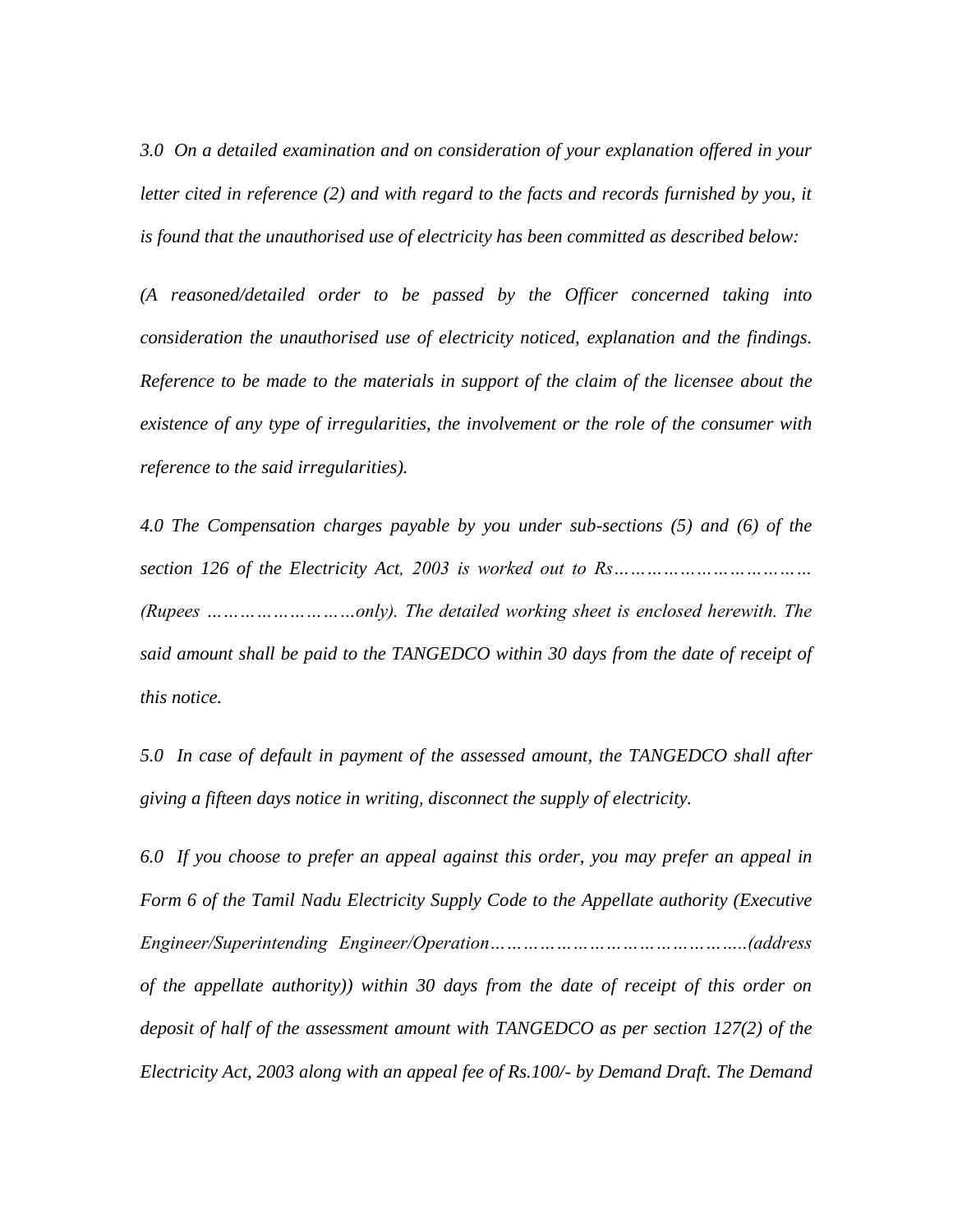*Draft shall be drawn in favour of …………………………………………………. Payable at* 

*……………………………..*

*7.0 You are requested to acknowledge the receipt of this assessment order with other enclosures immediately.*

 *Yours faithfully,*

 *Assessment Officer*

*Encl: Copy of the Working Sheet Report*

*Copy submitted to: ………………………….*

*Copy to:*

*He is instructed to arrange to serve this order to the consumer/occupier/enjoyer with dated acknowledgement and send the acknowledgement to this office.*

(By order of the Tamil Nadu Electricity Regulatory Commission)

 (S.Chinnarajalu) **Secretary** Tamil Nadu Electricity Regulatory Commission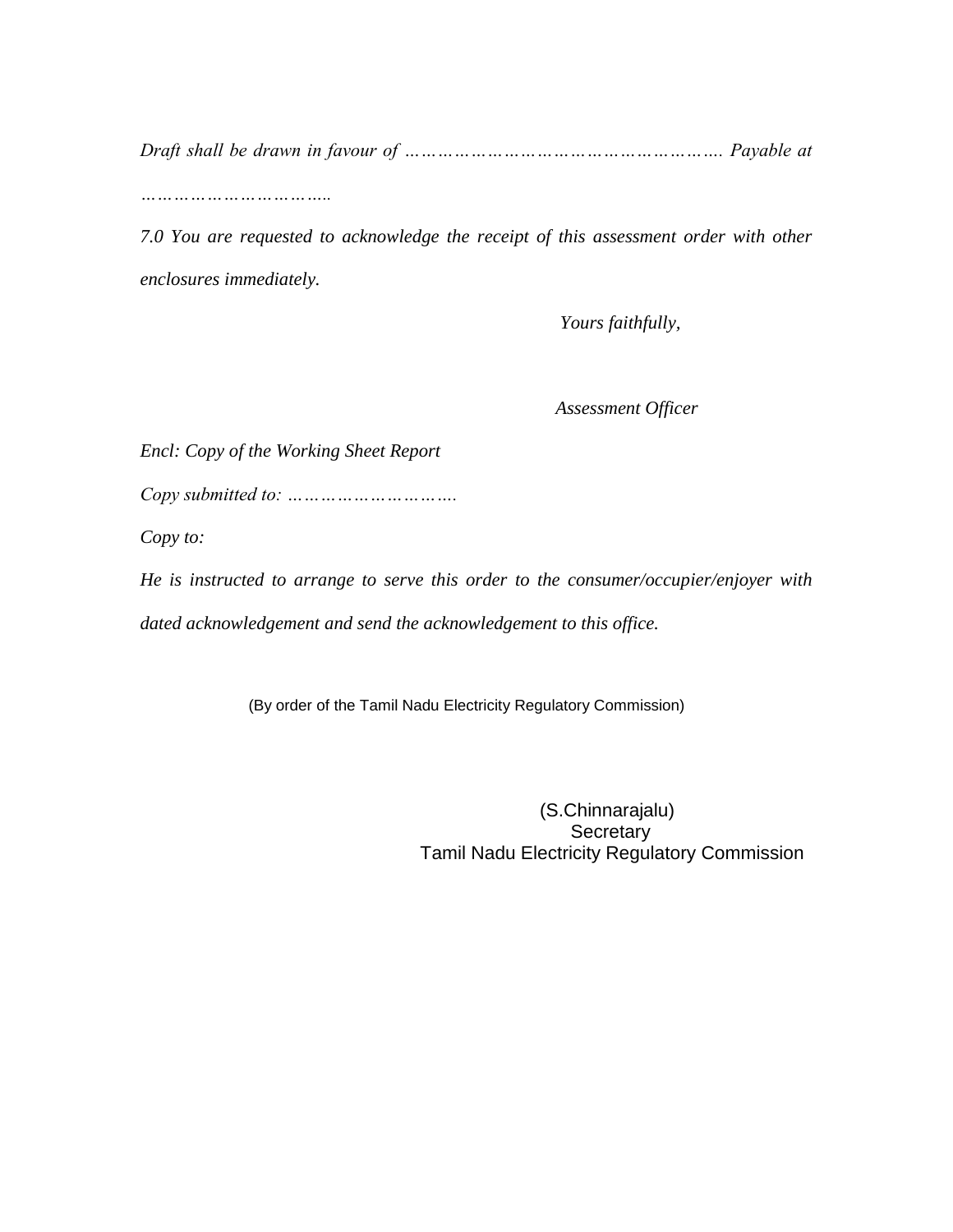## **EXPLANATORY STATEMENT**

It has been decided to amend the Tamil Nadu Electricity Supply Code based on the proposal received from the Code Review Panel so as to-

- (1) make provision for levy of excess demand charges uniformly across all LT category of services;
- (2) provide for collection of additional security deposit from open access consumers based on net energy supplied by Distribution licensee
- (3) accept requests of consumers to adjust excess security deposit against demands more than two billing cycles;
- (4) specify a time limit for issue of provisional assessment order for unauthorised use of electricity and notify forms of provisional assessment and final assessment order for the act of unauthorised use of electricity under section 126 of the Electricity Act,2003;
- (5) spell out method of assessment of quantum of energy for cases of illegal restoration of supply to a disconnected service connection.

The proposed amendments seek to give effect to the above proposals.

(By order of the Tamil Nadu Electricity Regulatory Commission)

 (S.Chinnarajalu) **Secretary** Tamil Nadu Electricity Regulatory Commission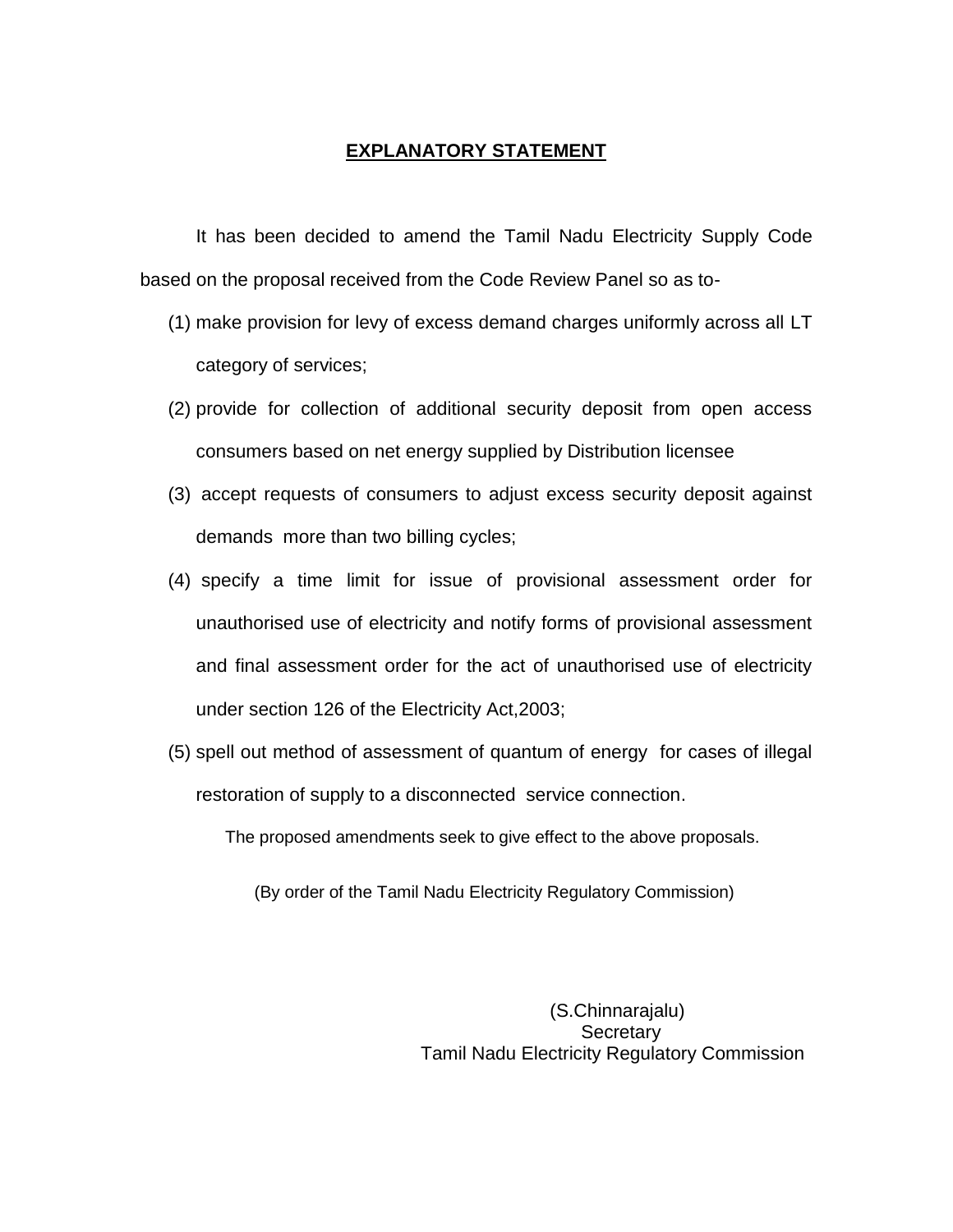# **STATEMENT SHOWING THE EXISTING PROVISION AND THE PROVISION EMBODYING AMENDMENT**

| SI.<br>No.     | <b>Existing Provision</b><br>(1)                                                                                                                                                                                                                                                                                                                                                                                            | Provision embodying amendment<br>(2)                                                                                                                                                                                                                                                                                                                                                                                                                                                                 |
|----------------|-----------------------------------------------------------------------------------------------------------------------------------------------------------------------------------------------------------------------------------------------------------------------------------------------------------------------------------------------------------------------------------------------------------------------------|------------------------------------------------------------------------------------------------------------------------------------------------------------------------------------------------------------------------------------------------------------------------------------------------------------------------------------------------------------------------------------------------------------------------------------------------------------------------------------------------------|
| $\mathbf{1}$   | 5. Miscellaneous charges<br>$(1)$ xxx<br>(2) Excess demand charge<br>Whenever the consumer exceeds the sanctioned<br>demand, excess demand charge shall be:-<br>(i)<br><b>XXX</b><br>(ii)<br>XXX<br>$(a)$ xxx<br>$(b)$ xxx<br>$(c)$ xxx<br>"(I) Where the recorded demand does not exceed<br>112 KW, for every KW or part thereof in excess of<br>the sanctioned demand, at the rate of 1% of the<br>total energy charges." | 5. Miscellaneous charges<br>$(1)$ xxx<br>(2) Excess demand charge<br>Whenever<br>the<br>exceeds<br>the<br>consumer<br>sanctioned demand, excess demand charge shall<br>$be: -$<br>(i)<br><b>XXX</b><br>$(ii)$ XXX<br>$(a)$ xxx<br>$(b)$ xxx<br>$(c)$ xxx<br>"(I) Where the recorded demand does not exceed<br>112 KW, for every KW or part thereof in excess of<br>the sanctioned demand, at the rate of $1\%$ of the<br>total energy charges.<br>Explanation: 'Total energy charges' shall have the |
|                |                                                                                                                                                                                                                                                                                                                                                                                                                             | same meaning as the term 'charges of electricity<br>supplied' which includes both fixed/demand<br>charges and energy charges                                                                                                                                                                                                                                                                                                                                                                         |
| $\overline{2}$ | 5. Miscellaneous charges                                                                                                                                                                                                                                                                                                                                                                                                    | 5. Miscellaneous charges                                                                                                                                                                                                                                                                                                                                                                                                                                                                             |
|                | $(1)$ xxx                                                                                                                                                                                                                                                                                                                                                                                                                   | $(1)$ xxx                                                                                                                                                                                                                                                                                                                                                                                                                                                                                            |
|                | $(2)$ xxx                                                                                                                                                                                                                                                                                                                                                                                                                   | $(2)$ xxx                                                                                                                                                                                                                                                                                                                                                                                                                                                                                            |
|                | $(3)$ xxx                                                                                                                                                                                                                                                                                                                                                                                                                   | $(3)$ xxx                                                                                                                                                                                                                                                                                                                                                                                                                                                                                            |
|                | $(4)$ xxx<br>(5) Additional Security Deposit<br>(i)<br>xxx<br>The adequacy of security deposit shall be<br>(ii)                                                                                                                                                                                                                                                                                                             | $(4)$ xxx<br>(5) Additional Security Deposit<br>$(i)$ xxx<br>(ii The adequacy of security deposit shall be                                                                                                                                                                                                                                                                                                                                                                                           |

# **Tamil Nadu Electricity Supply Code**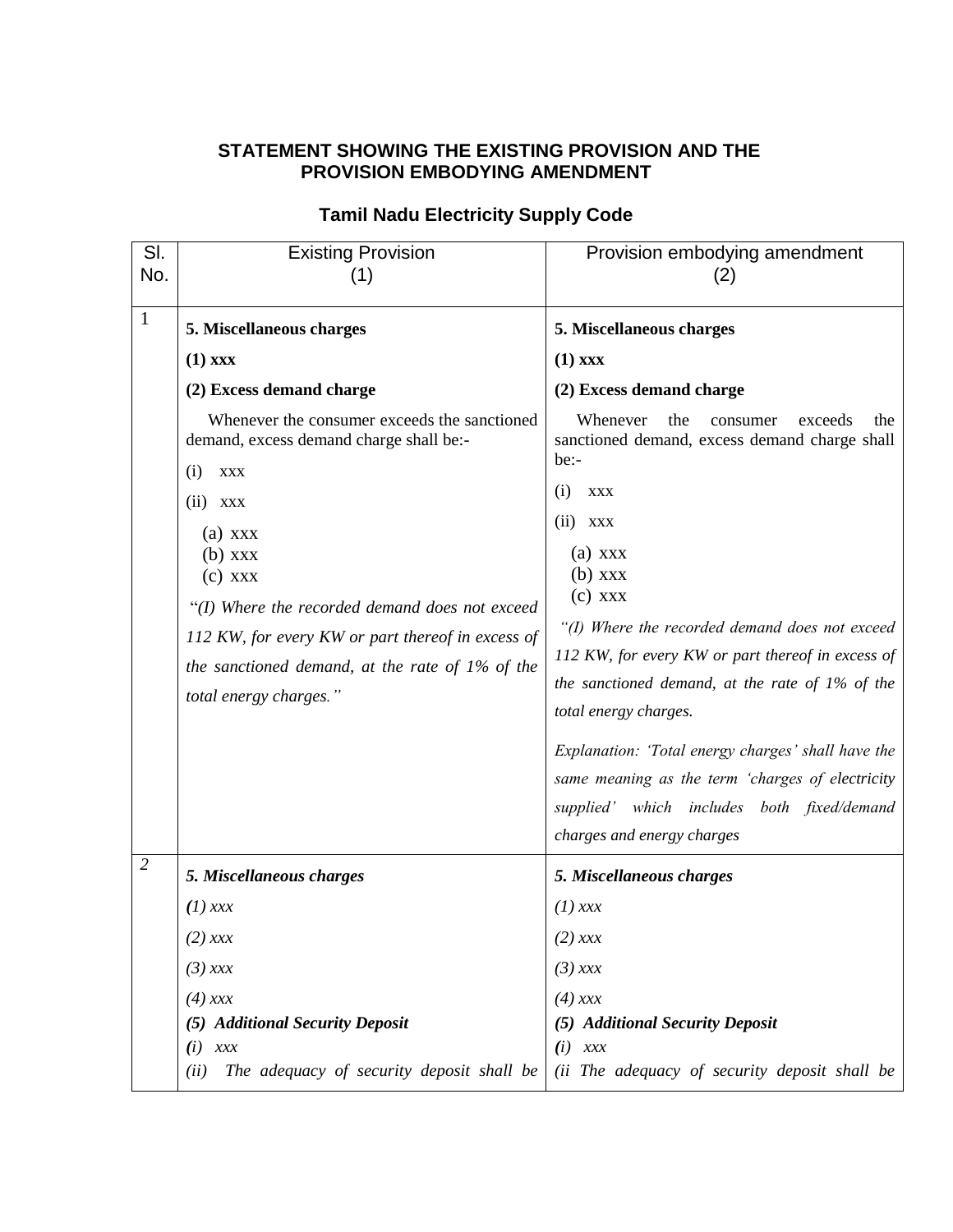|                | based on the periodicity of billing for the       | based on the periodicity of billing for the        |
|----------------|---------------------------------------------------|----------------------------------------------------|
|                | respective category.                              | respective category.                               |
|                | $(a) For the categories of consumer under$        | (a) For the categories of consumers under          |
|                | monthly billing, the Security Deposit is          | monthly billing, the Security Deposit is           |
|                | equivalent to two times of the monthly            | equivalent to two times of the monthly             |
|                | average of the electricity charges for the        | average of the electricity charges for the         |
|                | preceding twelve months prior to April.           | preceding twelve months prior to April.            |
|                |                                                   | Provided in the case of open access consumers who  |
|                |                                                   | have a contracted demand with the distribution     |
|                |                                                   | licensee and partially draw energy through open    |
|                |                                                   | access, the security deposit will be equivalent to |
|                |                                                   | two times the charges of electricity for<br>the    |
|                |                                                   | maximum net energy supplied by the Distribution    |
|                |                                                   | licensee in any month in the preceding twelve      |
|                |                                                   | months prior to April."                            |
| $\mathfrak{Z}$ | 5. Miscellaneous charges                          | 5. Miscellaneous charges                           |
|                | $(1)$ xxx                                         | $(1)$ xxx                                          |
|                | $(2)$ xxx                                         | $(2)$ xxx                                          |
|                | $(3)$ xxx                                         | $(3)$ xxx                                          |
|                | $(4)$ xxx                                         | $(4)$ xxx                                          |
|                | (5) Additional Security Deposit                   | (5) Additional Security Deposit                    |
|                | (i)<br>xxx                                        | (i)<br>xxx                                         |
|                | $(ii)$ $xxx$                                      | $(ii)$ xxx<br>$(iii)$ xxx                          |
|                | $(iii)$ xxx<br>$(iv)$ xxx                         | $(iv)$ xxx                                         |
|                | Where, on review, the amount of Security<br>(v)   | " $(v)$ Where, on review, the amount of            |
|                | deposit held is found to be in excess of the      | Security deposit held is found to be in excess     |
|                | requirement, the excess shall be adjusted against | of the requirement, the excess shall be            |
|                | two future demands for the electricity supplied.  | adjusted against two future demands for the        |
|                |                                                   |                                                    |
|                | Where, after such adjustment in future two        | electricity supplied.<br>Where, after such         |
|                | demands, there is balance to be refunded, the     | adjustment in future two demands, there is         |
|                | refund shall be made by cheque before the due     | balance to be refunded, the refund shall be        |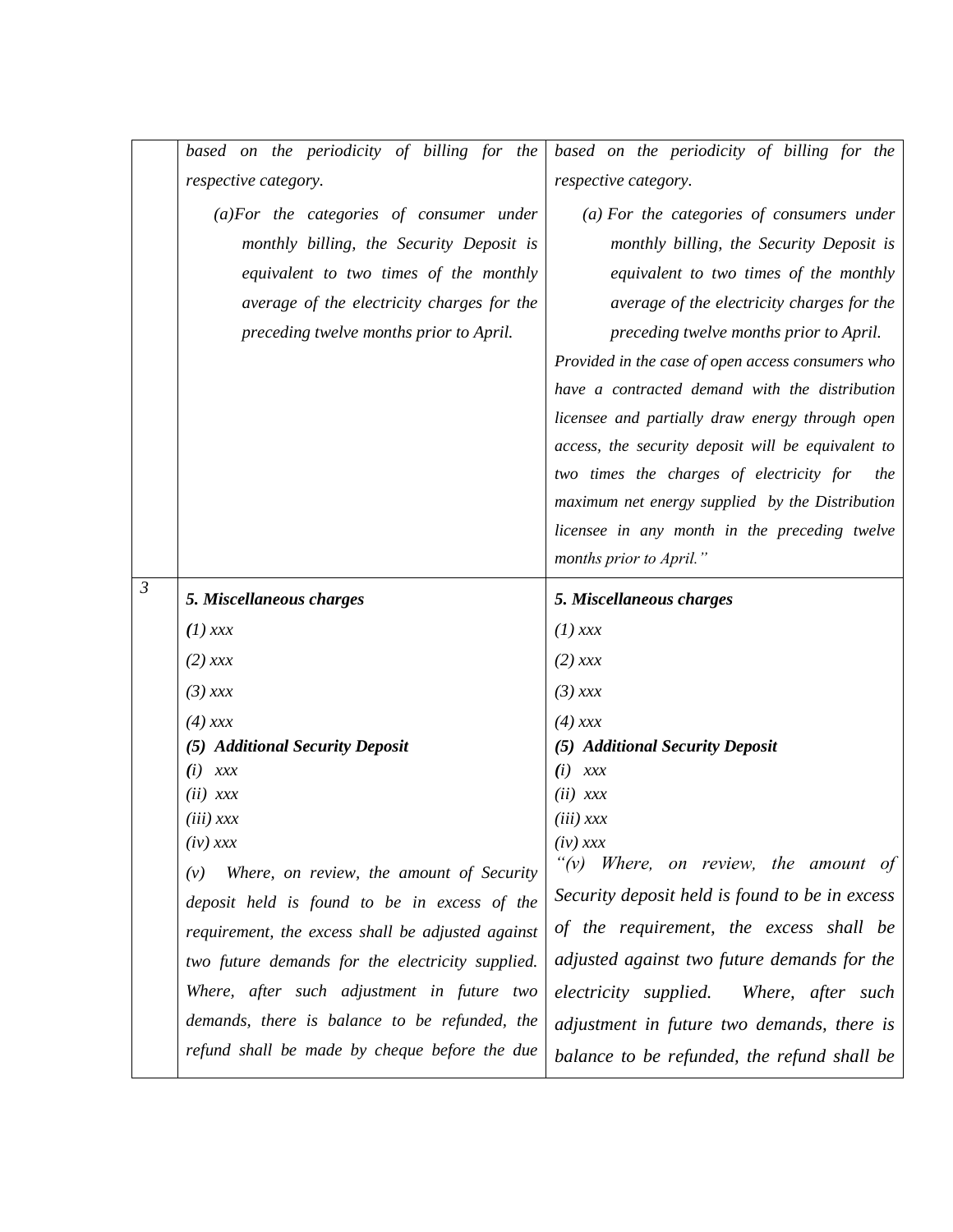| date for payment of the third demand                                                                                 | made by cheque before the due date for                                                                               |
|----------------------------------------------------------------------------------------------------------------------|----------------------------------------------------------------------------------------------------------------------|
|                                                                                                                      | payment of the third demand. Where a                                                                                 |
|                                                                                                                      | request is made by the consumer to adjust                                                                            |
|                                                                                                                      | the excess security deposit above future two                                                                         |
|                                                                                                                      | demands, the distribution licensee shall                                                                             |
|                                                                                                                      | adhere to such requests."                                                                                            |
|                                                                                                                      |                                                                                                                      |
| 19 A Procedure for disconnection of supply of<br>electricity and removal of the unauthorized<br>usage of electricity | 19 A Procedure for disconnection of supply of<br>electricity and removal of the unauthorized<br>usage of electricity |
| $(1)$ xxx                                                                                                            | $1)$ xxx                                                                                                             |
| $(2)$ xxx                                                                                                            | $(2)$ xxx                                                                                                            |
| $(3)$ xxx                                                                                                            | $(3)$ xxx                                                                                                            |
| $(4)$ In case of suspected unauthorized use of                                                                       | $(4)$ In case of suspected unauthorized use of                                                                       |
| electricity, provisional assessment order shall be                                                                   | electricity, provisional assessment order in Form                                                                    |
| issued in the manner prescribed under the rules                                                                      | 12 shall be issued within 24 hours on detection of                                                                   |
| made by the State Government under section 126                                                                       | such unauthorised use in the manner prescribed                                                                       |
| (2) of the Act and final assessment order shall be                                                                   | under the rules made by the State Government                                                                         |
| issued by the assessment officer by following the                                                                    | under section $126$ (2) of the Act and final                                                                         |
| procedure stipulated in section 126 of the Act. In                                                                   | assessment order in Form 13 shall be issued by                                                                       |
| respect of a tariff where different rates are adopted                                                                | the assessment officer by following the procedure                                                                    |
| based on the slabs of consumption, the highest                                                                       | stipulated in section 126 of the Act. In respect of                                                                  |
| tariff rate specified in the tariff structure for the                                                                | a tariff where different rates are adopted based                                                                     |
| relevant category of service may be adopted.                                                                         | on the slabs of consumption, the highest tariff                                                                      |
|                                                                                                                      | rate specified in the tariff structure for the                                                                       |
|                                                                                                                      | relevant category of service may be adopted.                                                                         |
|                                                                                                                      |                                                                                                                      |
| <b>Appendix</b>                                                                                                      | <b>Appendix</b>                                                                                                      |
| "Form 8                                                                                                              | "Form 8                                                                                                              |
| [See Regulation 23 (AA) (7)]                                                                                         | [See Regulation 23 (AA) (7)]                                                                                         |
| FORMULA TO ASSESS THE QUANTUM                                                                                        | FORMULA TO ASSESS THE QUANTUM                                                                                        |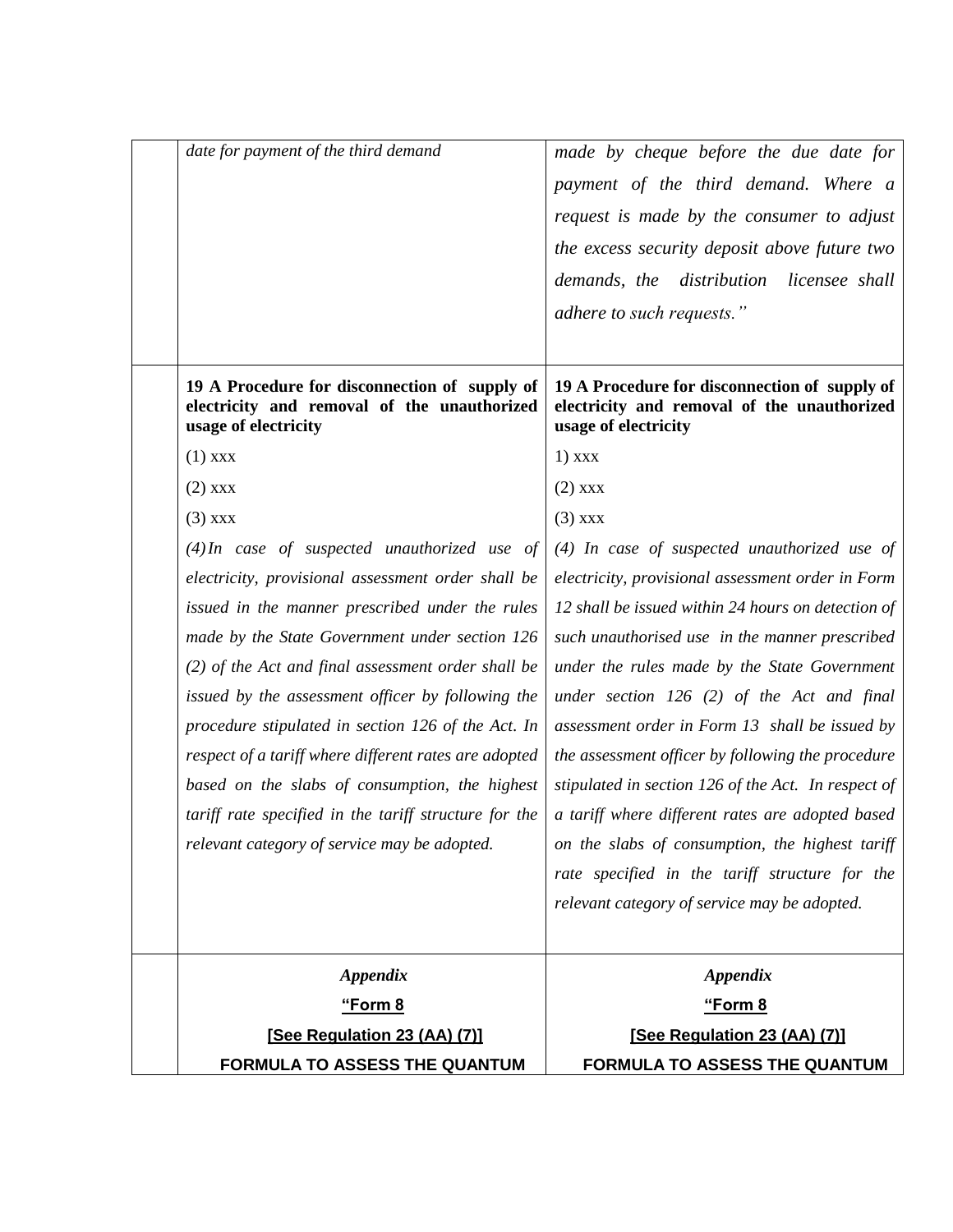## **OF ENERGY IN CASE OF THEFT OF ELECTRICITY**

*The following factors are to be considered to arrive at a formula for the assessment of quantum of energy in case of theft of electricity* 

- *(i) Nature of Service*
- *(ii) Connected load / Contracted demand*
- *(iii) Load factor*
- *(iv) Nature of feeder (Rural/ Urban / Industrial) and supply restrictions in the feeder*
- *(v) Per day usage hours for which assessment has to be made.*

*The authorized officer may take into account the* 

*following and arrive at the least period (duration)* 

*of theft:* 

- *(i) for the period of twelve months*
- (*ii) for the period from the date of prior Inspection if any by the Enforcement or meter testing wing to the date of detection*
- *(iii) from the date of service connection to the date of detection*
- *(iv) wherever electronic meters are installed and the load curves are studied periodically the period of theft could be limited to the exact period as could be determined scientifically.*
- *(v) Based on the document produced by the accused person.*
- *(vi) For any other reasonable period as assessed by the authorized officer to the best of his judgment.*

$$
U = \frac{Lx \, LFx \, Hx \, D}{DF}
$$

*Where*

*U = Quantum of energy Assessed in Units*

- *L = Load / demand in KW*
- *LF = Load factor*
- *H = Number of hours the load is considered to be used in a day*

# **OF ENERGY IN CASE OF THEFT OF ELECTRICITY**

I.(A) *The following factors are to be considered to arrive at a formula for the assessment of quantum of energy in case of theft of electricity other than illegal restoration of supply to a disconnected service connection :*

- *(i) Nature of Service*
- *(ii) Connected load / Contracted demand*
- *(iii) Load factor*
- *(iv) Nature of feeder (Rural/ Urban / Industrial) and supply restrictions in the feeder*
- *(v) Per day usage hours for which assessment has to be made.*

*(B) The authorized officer may take into account* 

*the following and arrive at the least period* 

*(duration) of theft:* 

*Where*

- *(i) for the period of twelve months*
- (*ii) for the period from the date of prior inspection if any by the Enforcement or meter testing wing to the date of detection*
- *(iii) from the date of service connection to the date of detection*
- *(iv) wherever electronic meters are installed and the load curves are studied periodically, the period of theft could be limited to the exact period as could be determined scientifically.*
- *(v) Based on the document produced by the accused person.*
- *(vi) For any other reasonable period as assessed by the authorized officer to the best of his judgment.*

*(C) The formula for assessment of quantum of energy consumption is:*

$$
U = \frac{Lx \, LFx \, Hx \, D}{DF}
$$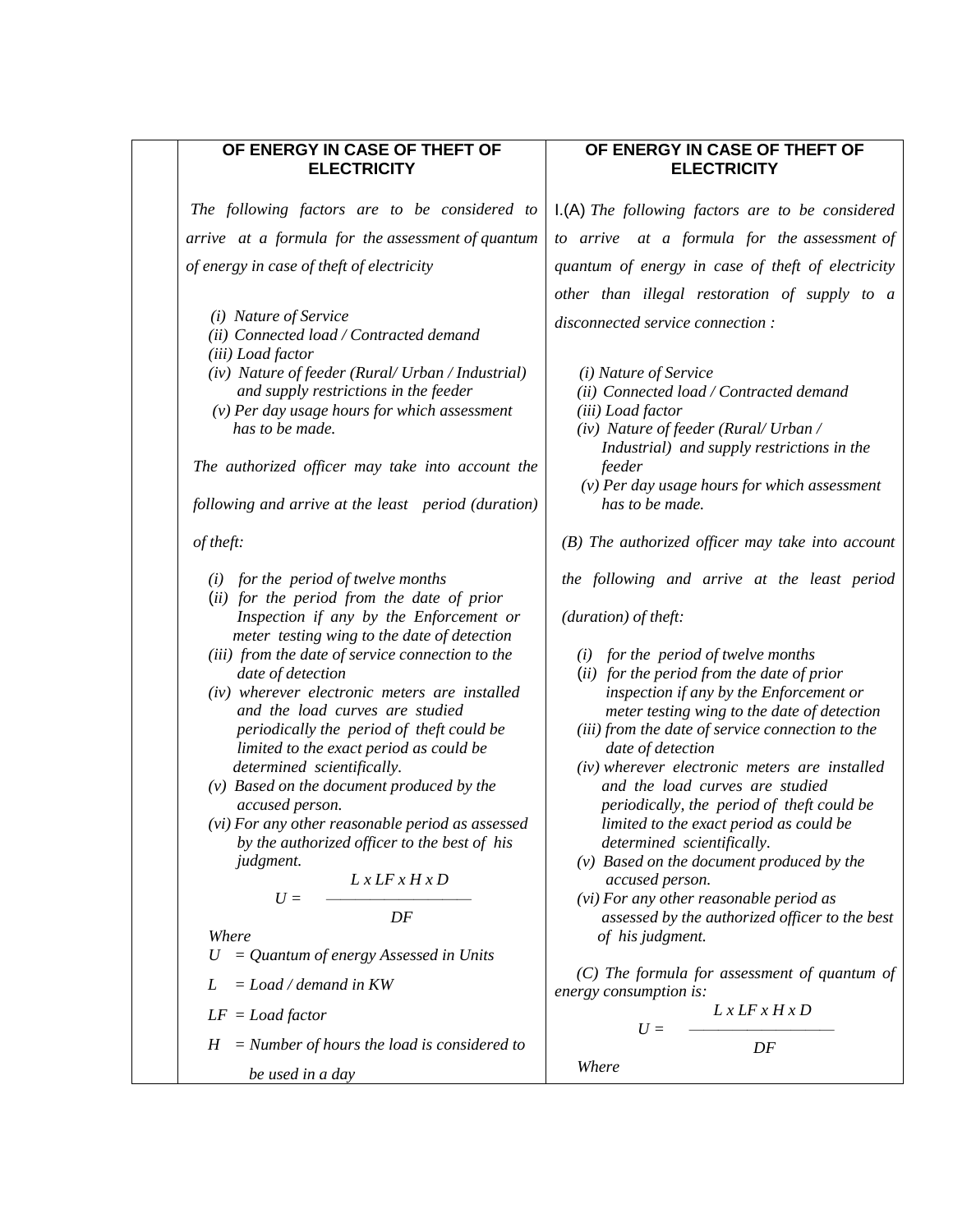*DF=Diversity Factor*

*(D) The following tables give the Load Factor, and the Number of hours per day usage for different categories of usage of the pilfered Energy.*

**TABLE – A**

| Usage                                                                           | Diversity                   | Load                         | Number              |
|---------------------------------------------------------------------------------|-----------------------------|------------------------------|---------------------|
| Categories of<br>pilfered energy                                                | factor                      | Factor                       | of hours<br>per day |
| Domestic<br>(without Air<br>conditioning<br>load) and Huts                      | $\mathcal I$                | 30%                          | 12                  |
| Domestic (with<br>Air<br>conditioning<br>load)                                  | $\boldsymbol{l}$            | March to<br>Septembe<br>r70% | 12                  |
|                                                                                 |                             | Other<br>months              |                     |
|                                                                                 |                             | 30 %                         |                     |
| <b>Industrial</b><br>including<br>cottage<br>industries<br>power looms<br>etc., | $\mathcal{I}_{\mathcal{I}}$ | 80%                          | As per<br>Table - B |
| Public lighting<br>and water<br>supply                                          | $\overline{l}$              | $100\%$                      | 8                   |
| Agricultural                                                                    | $\boldsymbol{l}$            | 100%                         | 10                  |
| All other<br>categories                                                         | 1.1                         | 90%                          | 12                  |

*U = Quantum of energy Assessed in Units*

*L = Load / demand in KW*

*LF = Load factor*

*H = Number of hours the load is considered to be used in a day*

*D = Duration of assessment in days*

 *DF=Diversity Factor*

*(D) The following tables give the Load Factor, and* 

*the Number of hours per day usage for different* 

*categories of usage of the pilfered Energy.*

*TABLE – A*

|             | Usage             | Diversity      | Load     | <b>Number</b> |
|-------------|-------------------|----------------|----------|---------------|
|             | Categories        | factor         | Factor   | of hours      |
| 12          | of pilfered       |                |          | per day       |
|             | energy            |                |          |               |
|             | <b>Domestic</b>   | $\mathfrak{1}$ | 30%      | 12            |
|             | (without          |                |          |               |
|             | Air               |                |          |               |
|             | conditionin       |                |          |               |
|             | g load) and       |                |          |               |
|             | Huts              |                |          |               |
| As per      |                   |                |          |               |
|             | <b>Domestic</b>   | $\mathfrak{1}$ | March to | 12            |
| $Table - B$ | (with Air         |                | Septembe |               |
|             | conditionin       |                | r70%     |               |
|             | g load)           |                | Other    |               |
|             |                   |                | months   |               |
| 8           |                   |                |          |               |
|             |                   |                | 30 %     |               |
|             | <i>Industrial</i> | $\mathcal{I}$  | 80%      | As per        |
| 10          | including         |                |          |               |
|             | cottage           |                |          | Table -       |
| 12          | industries        |                |          | B             |
|             | power             |                |          |               |
|             | looms etc.,       |                |          |               |
|             | Public            | $\mathcal{I}$  | 100%     | 8             |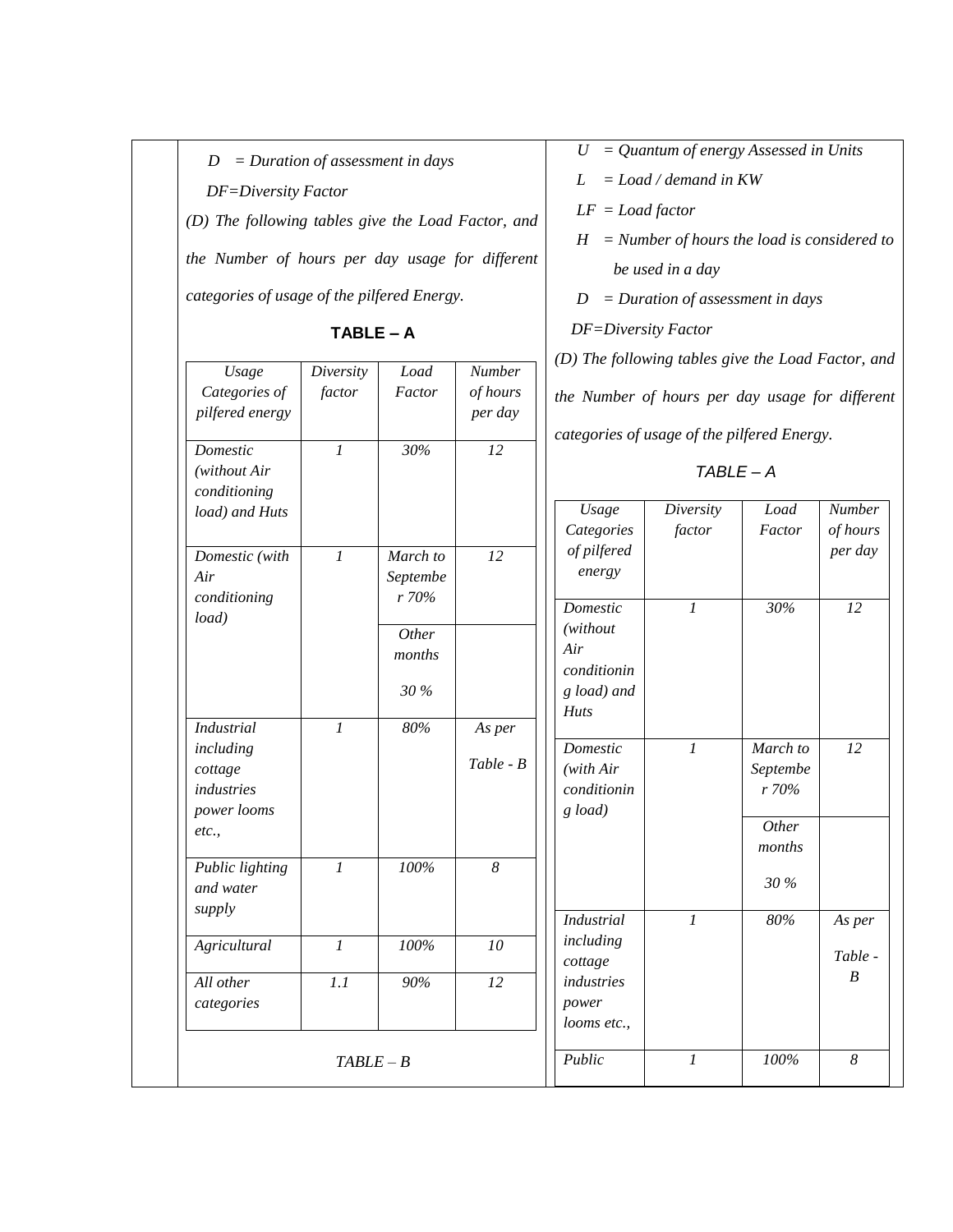|                  | Category                                                      | Number of<br>hours per<br>day. | lighting<br>and water<br>supply |      |                                                     |             |                        |
|------------------|---------------------------------------------------------------|--------------------------------|---------------------------------|------|-----------------------------------------------------|-------------|------------------------|
| $\boldsymbol{l}$ | Fed by High Tension rural<br>feeders having only 14 hours     |                                | Agricultur<br>al                |      | $\mathcal{I}$                                       | 100%        | 10                     |
|                  | of supply per day :-                                          |                                | All other                       |      | 11                                                  | 90%         | 12                     |
|                  | i. Day Shift only                                             | 6                              | categories                      |      |                                                     |             |                        |
|                  | ii. Night Shift only                                          | 8                              |                                 |      |                                                     | $TABLE - B$ |                        |
|                  | iii. Both day and night shifts                                | 14                             |                                 |      | Category                                            |             | Number of<br>hours per |
| 2.               | Fed by High Tension feeders<br>having $24$ hours of supply :- |                                |                                 |      |                                                     |             | day.                   |
|                  |                                                               |                                | $\boldsymbol{l}$                |      | Fed by High Tension                                 |             |                        |
|                  | i. Day shift only                                             | 8                              |                                 |      | rural feeders having only<br>14 hours of supply per |             |                        |
|                  | ii. 2 Shifts                                                  | 16                             |                                 | day: |                                                     |             |                        |
|                  | iii. 3 Shifts                                                 | 24                             |                                 |      | <i>i. Day Shift only</i>                            |             | 6                      |
|                  | (E) i. The term "Usage Categories" given in                   |                                |                                 |      | ii. Night Shift only                                |             | $\delta$               |

*Table - A refers to the purpose for which the suspected pilfered energy is used. For example if the pilfered energy in a hut service connection is used for domestic purpose, the assessment shall*  be made under "domestic category", if it is used *for commercial purpose, it shall be assessed under "all other categories" as mentioned in the above Table - A.*

*ii (a) For High Tension Service connections, the maximum demand shall be assessed as 75% of the total connected load at the time of inspection subject to a minimum of the contracted demand. A power factor of 0.90 lag may be used for conversion of KVA or KW.*

 *(b) Assessment of demand charges:-*

*of supply : i. Day shift only 8 ii. 2 Shifts 16 iii. 3 Shifts 24 (E) i. The term ―Usage Categories‖ given in Table - A refers to the purpose for which the suspected pilfered energy is used. For example, if the pilfered energy in a hut service connection is used for domestic purpose, the assessment shall be made under ―domestic* 

*14*

*iii. Both day and night* 

*feeders having 24 hours* 

*2. Fed by High Tension* 

*shifts*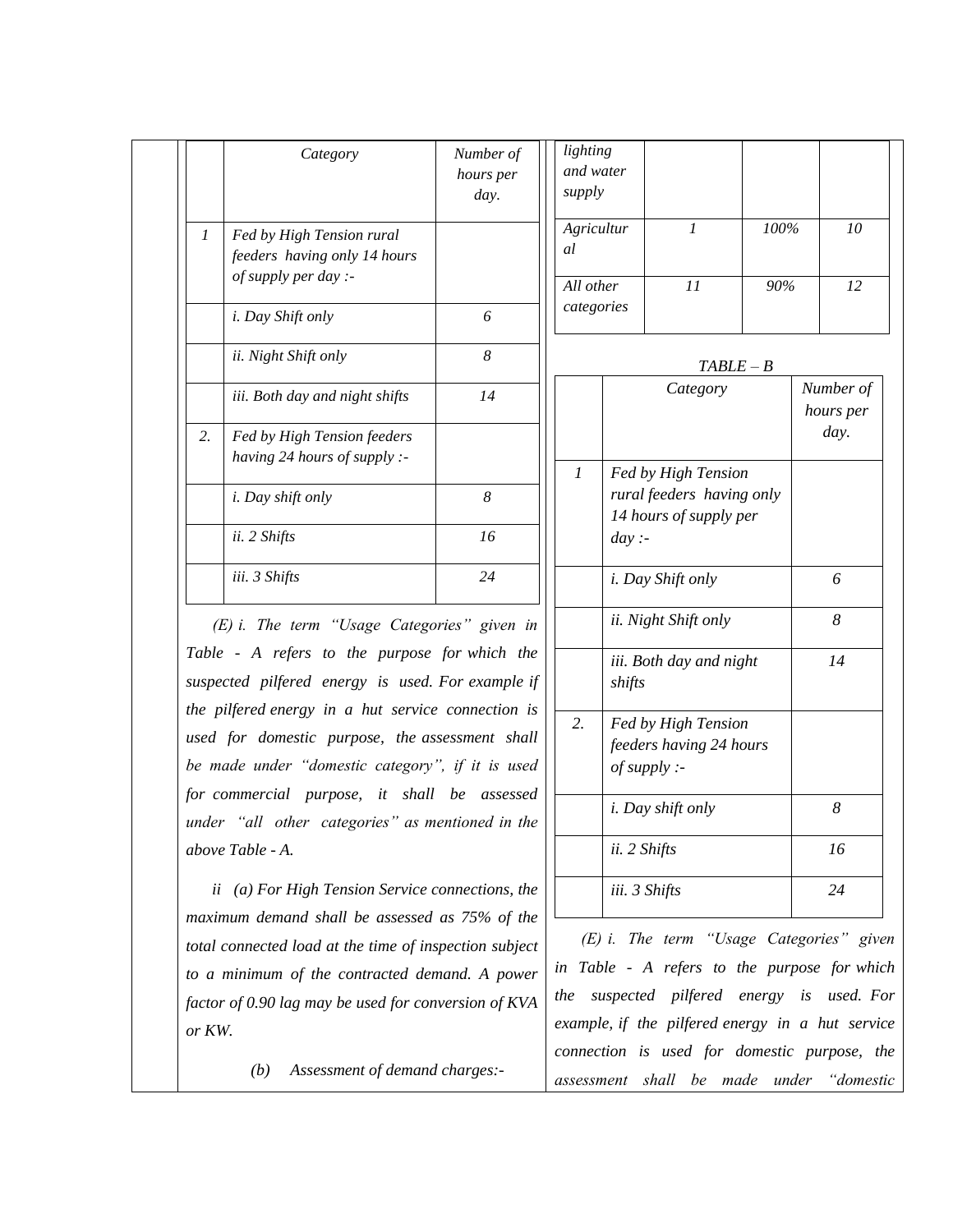| Twice the appropriate H.T. tariff rate for | category", if it is used for commercial purpose,        |
|--------------------------------------------|---------------------------------------------------------|
| maximum demand.                            | assessed<br>under<br>"all<br>shall<br>be<br>other<br>it |
|                                            | categories" as mentioned in the above Table - A.        |
|                                            | (a) For High Tension Service connections,<br>ü          |
|                                            | the maximum demand shall be assessed as 75% of          |
|                                            | the total connected load at the time of inspection      |
|                                            | subject to a minimum of the contracted demand. A        |
|                                            | power factor of 0.90 lag may be used for                |
|                                            | conversion of KVA or KW.                                |
|                                            | (b)<br>Assessment of demand charges:-                   |
|                                            | Twice the appropriate H.T. tariff rate                  |
|                                            | for maximum demand.                                     |
|                                            | II. Assessment of quantum of energy consumption         |
|                                            | in a case of illegal restoration of supply to a         |
|                                            | disconnected service connection shall be as             |
|                                            | follows:                                                |
|                                            | (A) The period of assessment will be for twelve         |
|                                            | months immediately preceding the date of detection      |
|                                            | of the violation or for the period from the date of     |
|                                            | disconnection of the service connection to the date     |
|                                            | of detection of the illegal restoration, whichever      |
|                                            | period is less: $(B)$ The quantum of energy             |
|                                            | consumed for assessment of charges for theft of         |
|                                            | electricity in accordance to sub-regulation 7 of        |
|                                            | regulation 23AA shall be as follows:                    |
|                                            | When the meter is healthy $-$ Units recorded<br>(i)     |
|                                            | from the date of disconnection of the service           |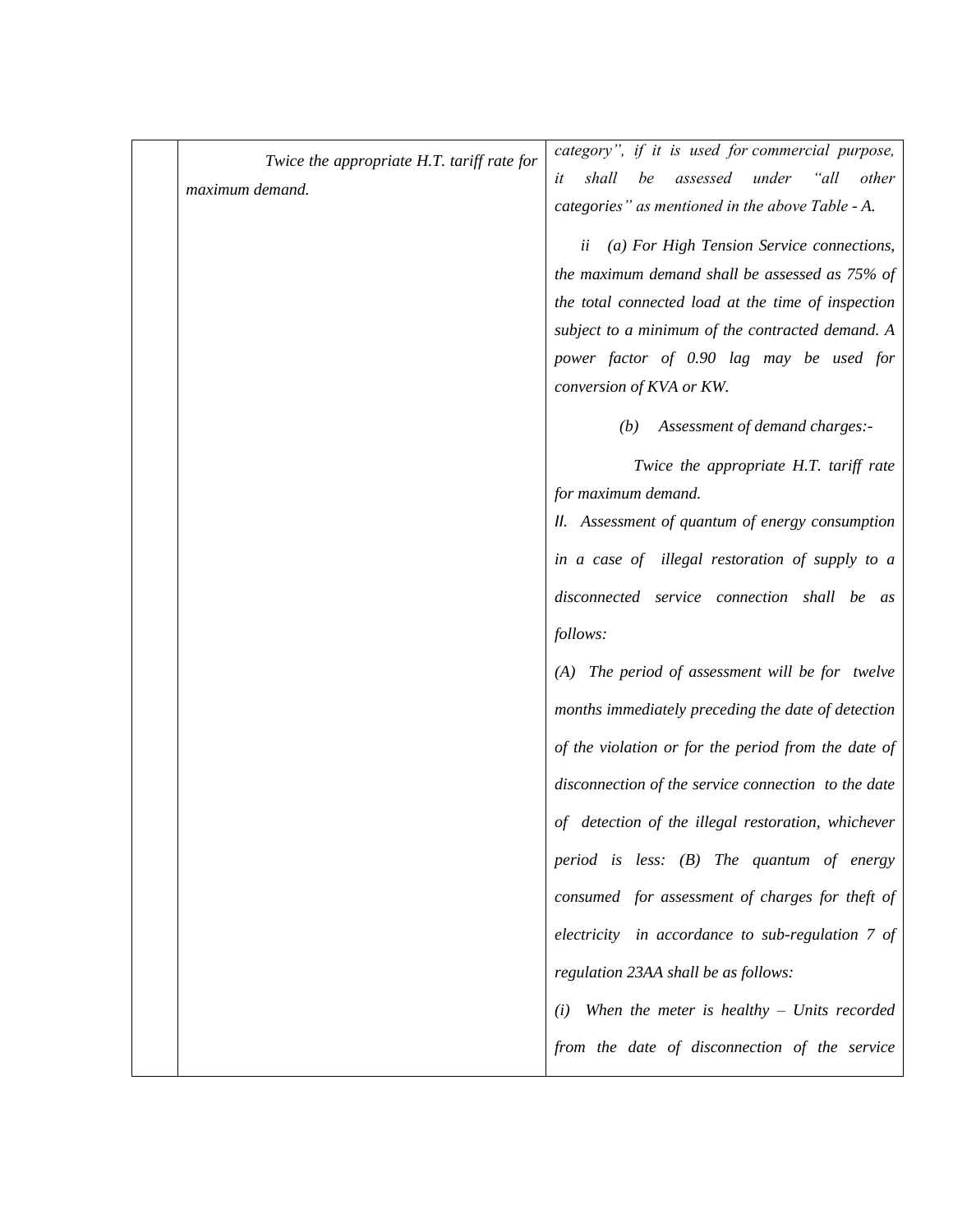| connection to the date of detection                |
|----------------------------------------------------|
| (ii) When the meter is found defective: Quantum of |
| energy computed $(U)$ using the formula above.     |
| (C)<br>The assessment shall be at two times the    |
| applicable energy charges and two times the        |
| applicable demand charges where applicable.        |
| Form-12                                            |
| Provisional Assessment order for unauthorised      |
| use of electricity under section 126 of the        |
| Electricity Act, 2003.                             |
| From<br>To                                         |
| (The Assessment Officer), Full address of the      |
| person in whose name                               |
| the service connection                             |
| stands (or) occupier                               |
| $(or)$ enjoyer, etc.)                              |
|                                                    |
| Sir,                                               |
| Sub:- Unauthorised use of Electricity              |
|                                                    |
| Tariff No - Section 126 of the                     |
| Electricity Act, 2003 - Issue of                   |
| Provisional Assessment Order - Reg.                |
| Ref:- Inspection Report dated                      |
| ***                                                |
|                                                    |
| electricity<br>service<br>connection<br>the        |
| located<br>$No$<br>Door<br>at                      |
|                                                    |
|                                                    |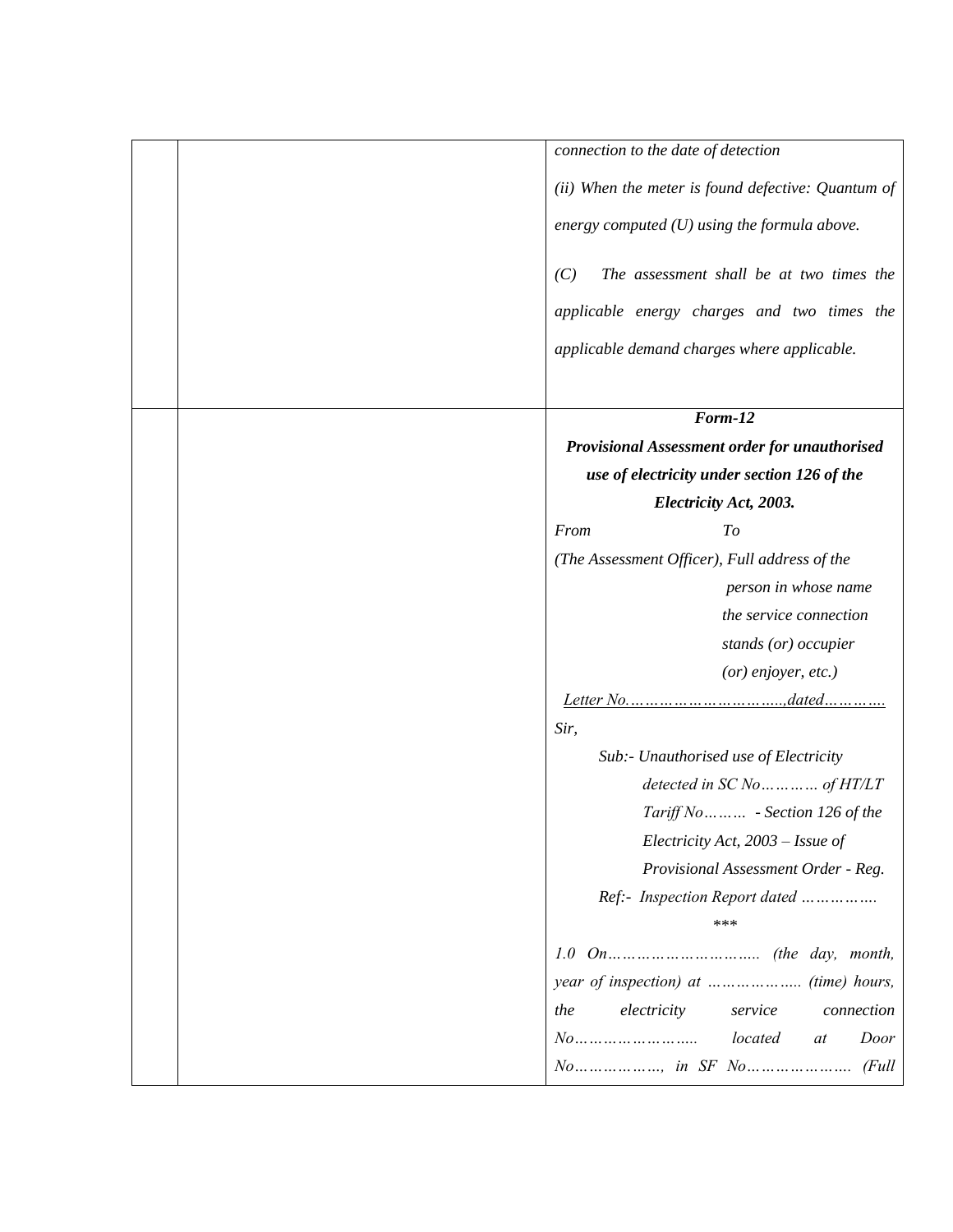| address of the service connection) which is/was in     |
|--------------------------------------------------------|
| Thiru/Thirumathy<br>$\circ f$<br>the<br>name           |
|                                                        |
| you/your<br>of<br>representative<br>presence           |
|                                                        |
|                                                        |
| 2.0 During the inspection, unauthorised use of         |
| electricity was noticed as detailed below:             |
|                                                        |
|                                                        |
|                                                        |
|                                                        |
| (describe the actual mode of unauthorised              |
| use of electricity as per the section 126 of the Act). |
| The above said unauthorised use of electricity is      |
| punishable under section 126 of the Electricity Act    |
| 2003.                                                  |
|                                                        |
| 3.0 A copy of the inspection report is enclosed. A     |
| copy of the mahazar prepared at your premises and      |
| acknowledgement obtained from you / your               |
| representative has already been furnished to you /     |
| your representative. A copy of the statement           |
| recorded and signed by you / your representative is    |
| also enclosed.                                         |
|                                                        |
| 4.0 You are hereby called upon to stop the said        |
| unauthorised use of electricity and also remove the    |
| equipment used for the said unauthorised use of        |
| electricity immediately.                               |
|                                                        |
| 5.0 The provisional assessment works out to            |
| per the sub-<br>Rs<br>as                               |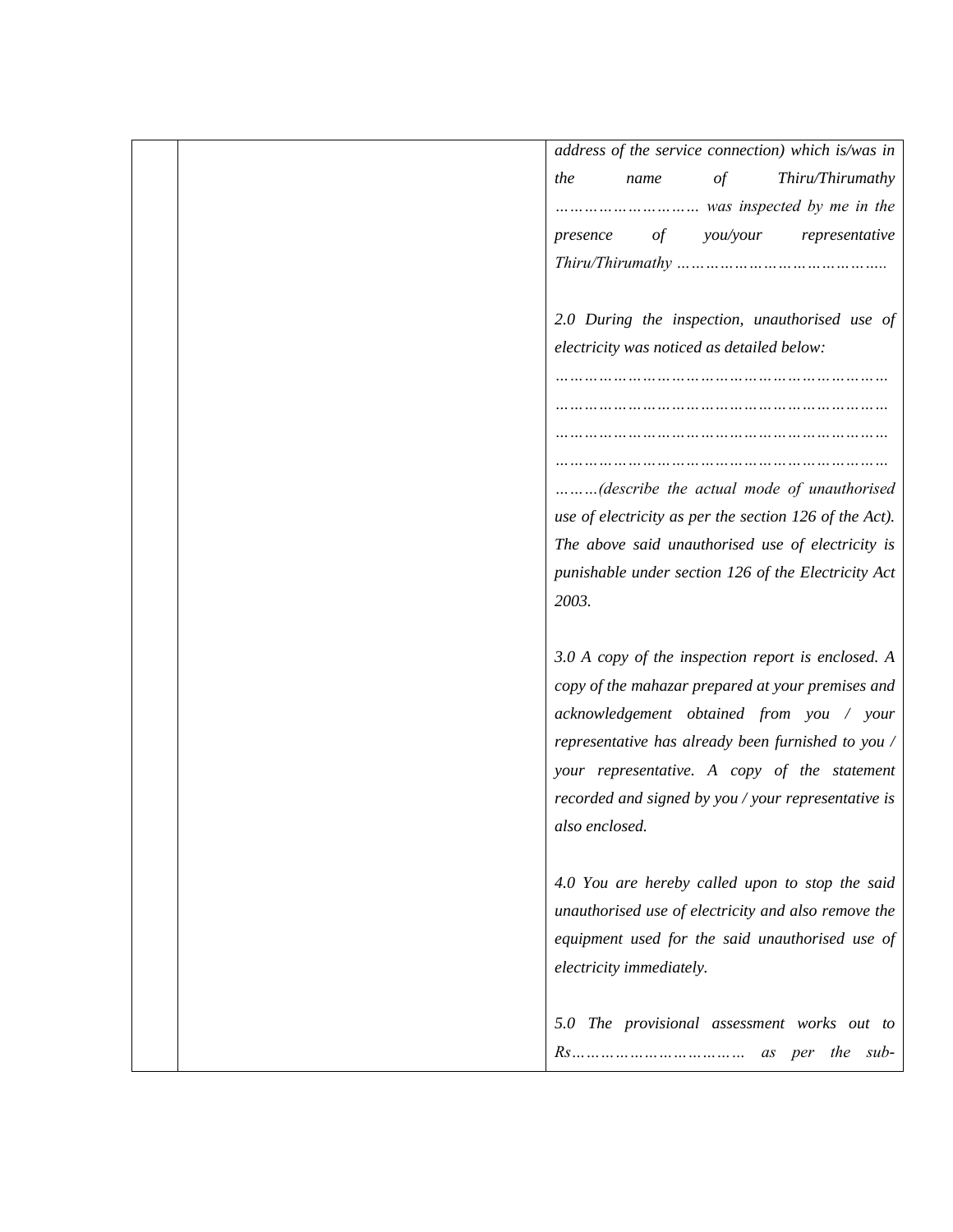*sections (5) and (6) of section 126 of the Electricity Act, 2003 and a working sheet is enclosed herewith. The amount shall be deposited within seven days from the date of receipt of this order. Otherwise, the Service Connection is liable to be disconnected without further notice.*

*6.0 If you are desirous of filing objections, if any, against this provisional assessment, you may send your explanation to the address of the undersigned with sufficient proof, within seven days from the date of receipt of this order. You may also choose to appear in person or through an authorised representative with relevant documents for an enquiry before the undersigned.*

*7.0 If no objection is received from you against this provisional assessment order within the stipulated period or if the objection received is found to be not convincing, further action to pass final order of assessment shall be taken without further notice. 8.0 You are requested to acknowledge the receipt of this order with other enclosures immediately.*

| Yours faithfully,                |                                                    |
|----------------------------------|----------------------------------------------------|
|                                  | Assessment Officer                                 |
| Encl: Copies of                  |                                                    |
| 1. Report                        |                                                    |
| 2. Statement Recorded (if any)   |                                                    |
| 3. Mahazar                       |                                                    |
| Copy submitted to: $\dots \dots$ |                                                    |
| Copy to:                         |                                                    |
|                                  | He is instructed to arrange to serve this order to |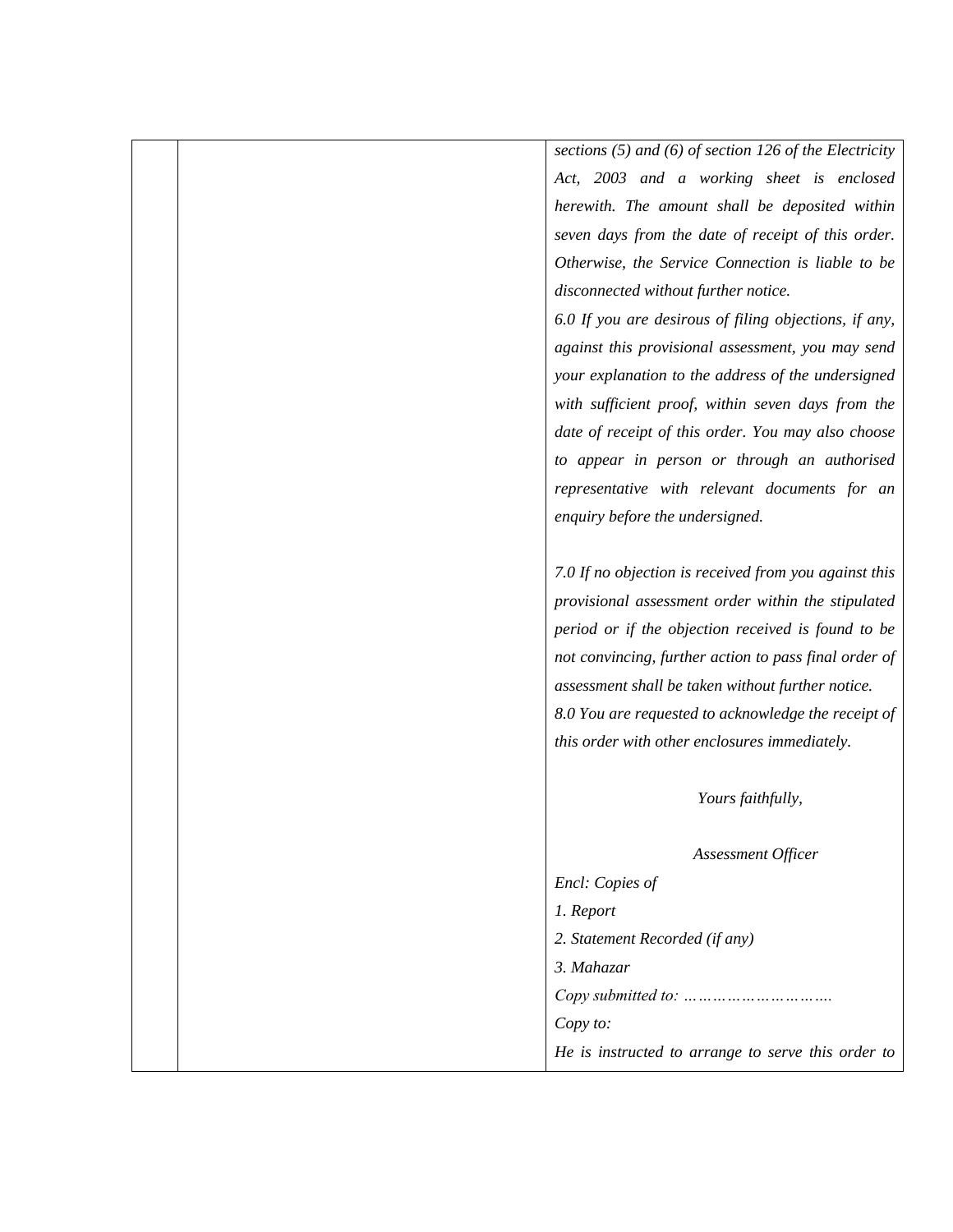| consumer/occupier/enjoyer<br>the<br>with<br>dated     |
|-------------------------------------------------------|
| acknowledgement and send the acknowledgement          |
| to this office.                                       |
|                                                       |
| Form-13                                               |
| Final order of Assessment for unauthorised use of     |
| electricity under section 126 of the Electricity Act, |
| 2003.                                                 |
| T <sub>o</sub><br>From                                |
| (The Assessment Officer), Full address of the         |
| person in whose name                                  |
| the service connection                                |
| stands (or) occupier                                  |
| (or) enjoyer, etc.)                                   |
| Letter No.<br><i>dated</i>                            |
| Sir,                                                  |
| Sub:- Unauthorised use of Electricity detected in     |
| $SCN$ o    of HT/LT Tariff No                         |
| - Section 126 of the Electricity Act, 2003 -          |
| Issue of Final Assessment Order - Reg.                |
| Ref:- 1. Provisional Assessment Order Lr. No.         |
|                                                       |
| 2. Your Explanation Letter dated                      |
| ***                                                   |
|                                                       |
|                                                       |
| electricity<br>service<br>the<br>connection           |
| located<br>Door<br>at                                 |
|                                                       |
| address of the service connection) which is/was in    |
| Thiru/Thirumathy<br>the<br>$\sigma f$<br>name         |
| inspected<br>was<br>by                                |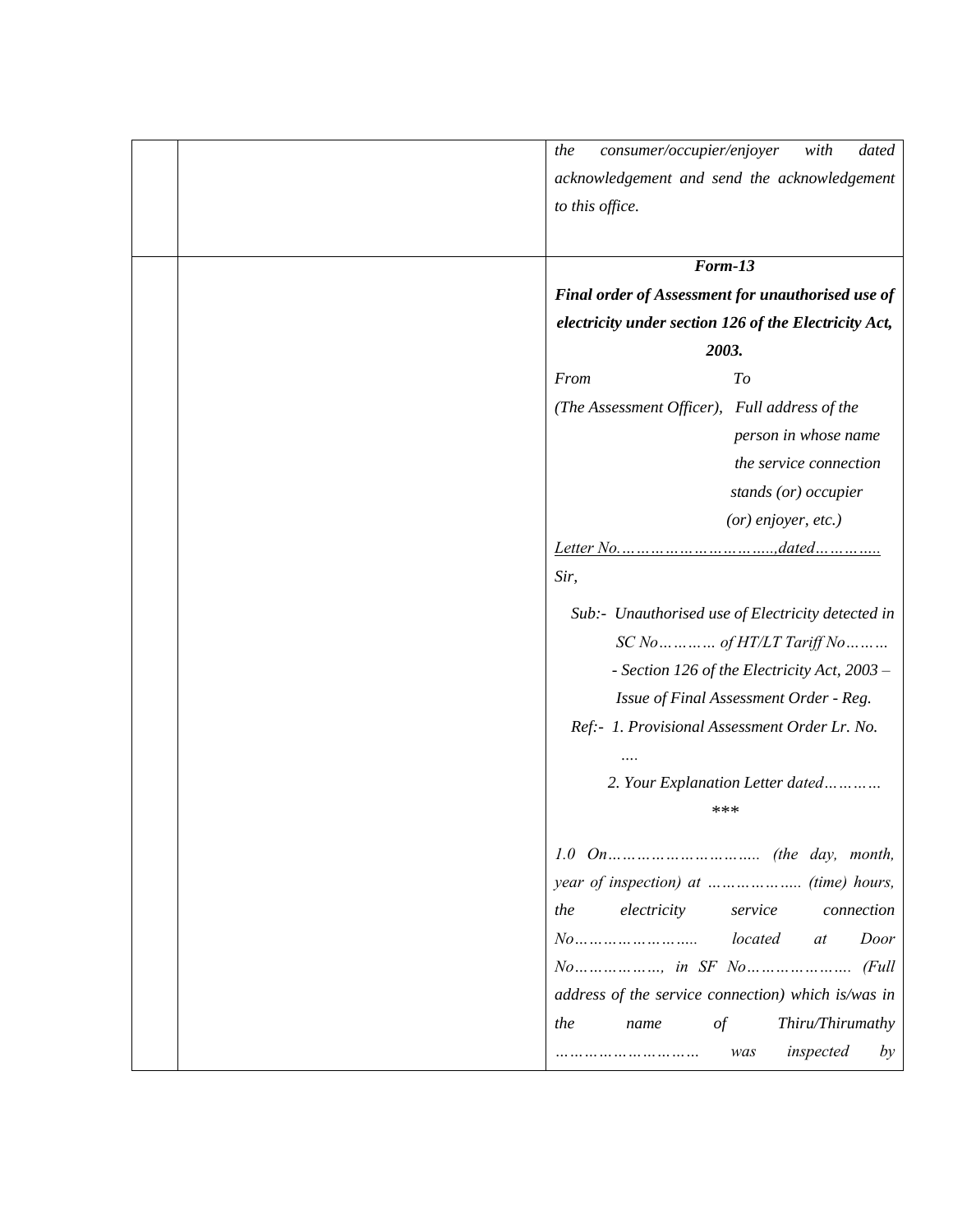| <i>(Designation</i><br>the<br>οf                         |
|----------------------------------------------------------|
| Assessment Officer) in the presence of you/your          |
| Thiru/Thirumathy<br>representative                       |
|                                                          |
| inspection, unauthorised use of electricity was          |
| noticed as detailed below:                               |
|                                                          |
|                                                          |
|                                                          |
|                                                          |
| (describe the actual mode of unauthorised                |
| use of electricity as per the section 126 of the Act).   |
| 2.0 A provisional Assessment notice has been             |
| by<br>the<br>issued                                      |
| (Designation of the Assessment Officer) vide             |
| reference $(1)$ cited above as to why you should not     |
| be held liable for the above unauthorised use of         |
| electricity and as to why compensation charges           |
| should not be levied and collected as per the sub-       |
| sections $(5)$ and $(6)$ of the section 126 of the       |
| Electricity Act, 2003.                                   |
| 3.0 On a detailed<br>examination<br>and<br><sub>on</sub> |
| consideration of your explanation offered in your        |
| letter cited in reference $(2)$ and with regard to the   |
| facts and records furnished by you, it is found that     |
| the unauthorised use of electricity has been             |
| committed as described below:                            |
| (A reasoned/detailed order to be passed by the           |
| Officer concerned taking into consideration the          |
| unauthorised use of electricity noticed, explanation     |
| and the findings. Reference to be made to the            |
| materials in support of the claim of the licensee        |
| about the existence of any type of irregularities, the   |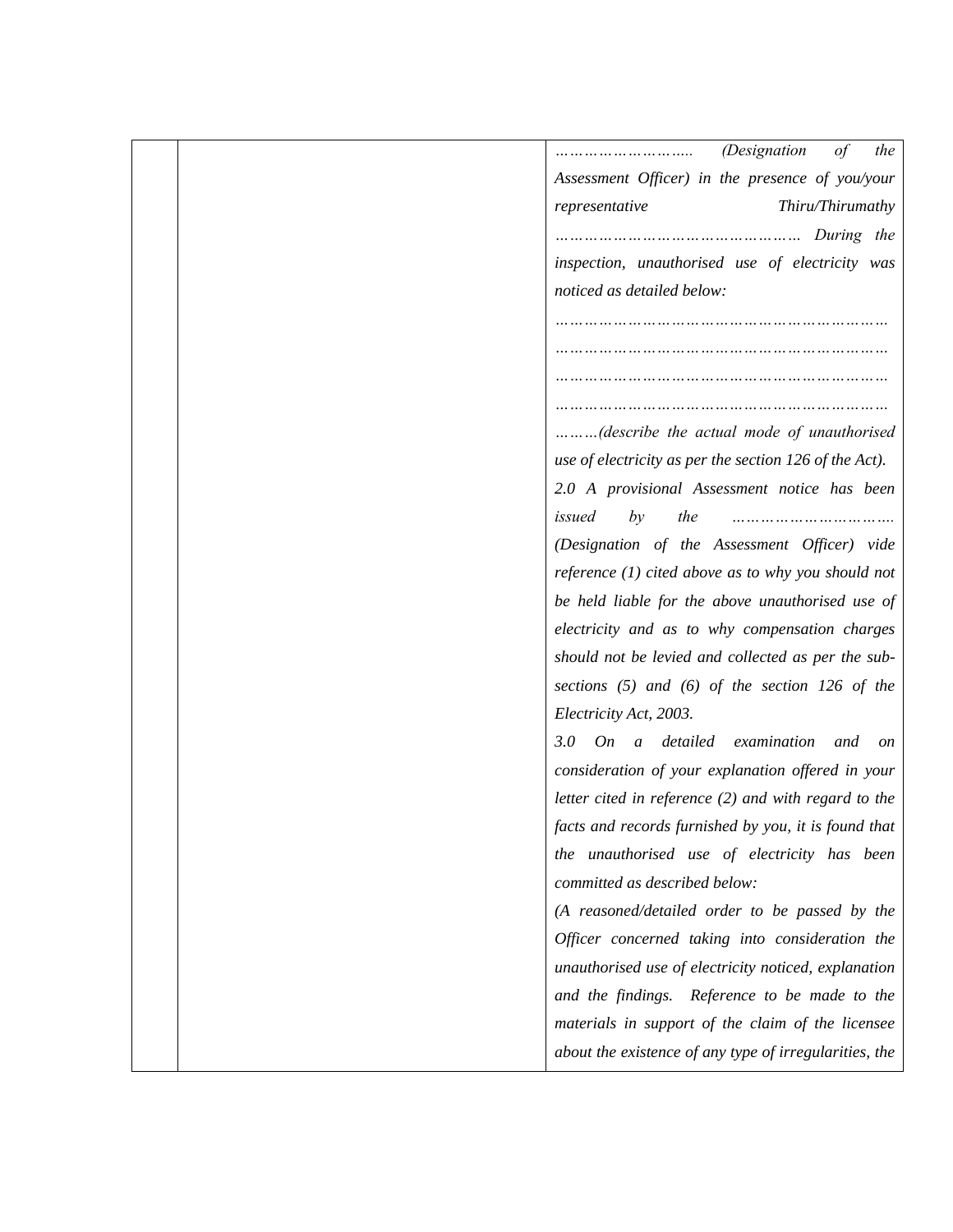*involvement or the role of the consumer with reference to the said irregularities). 4.0 The Compensation charges payable by you under sub-sections (5) and (6) of the section 126 of the Electricity Act, 2003 is worked out to Rs……………………………… (Rupees ………………………only). The detailed working sheet is enclosed herewith. The said amount shall be paid to the TANGEDCO within 30 days from the date of receipt of this notice. 5.0 In case of default in payment of the assessed amount, the TANGEDCO shall after giving a fifteen days notice in writing, disconnect the supply of electricity. 6.0 If you choose to prefer an appeal against this order, you may prefer an appeal in Form 6 of the Tamil Nadu Electricity Supply Code to the appellate authority (Executive Engineer/Superintending Engineer/ Operation ………………………………….(address of the appellate authority)) within 30 days from the date of receipt of this order on deposit of half of the assessment amount with the TANGEDCO as per section 127(2) of the Electricity Act, 2003 along with an appeal fee of Rs.100/- by Demand Draft. The Demand Draft shall be drawn in favour of …………………………………………. Payable at …………………………….. 7.0 You are requested to acknowledge the receipt of this assessment order with other enclosures immediately. Yours faithfully,*